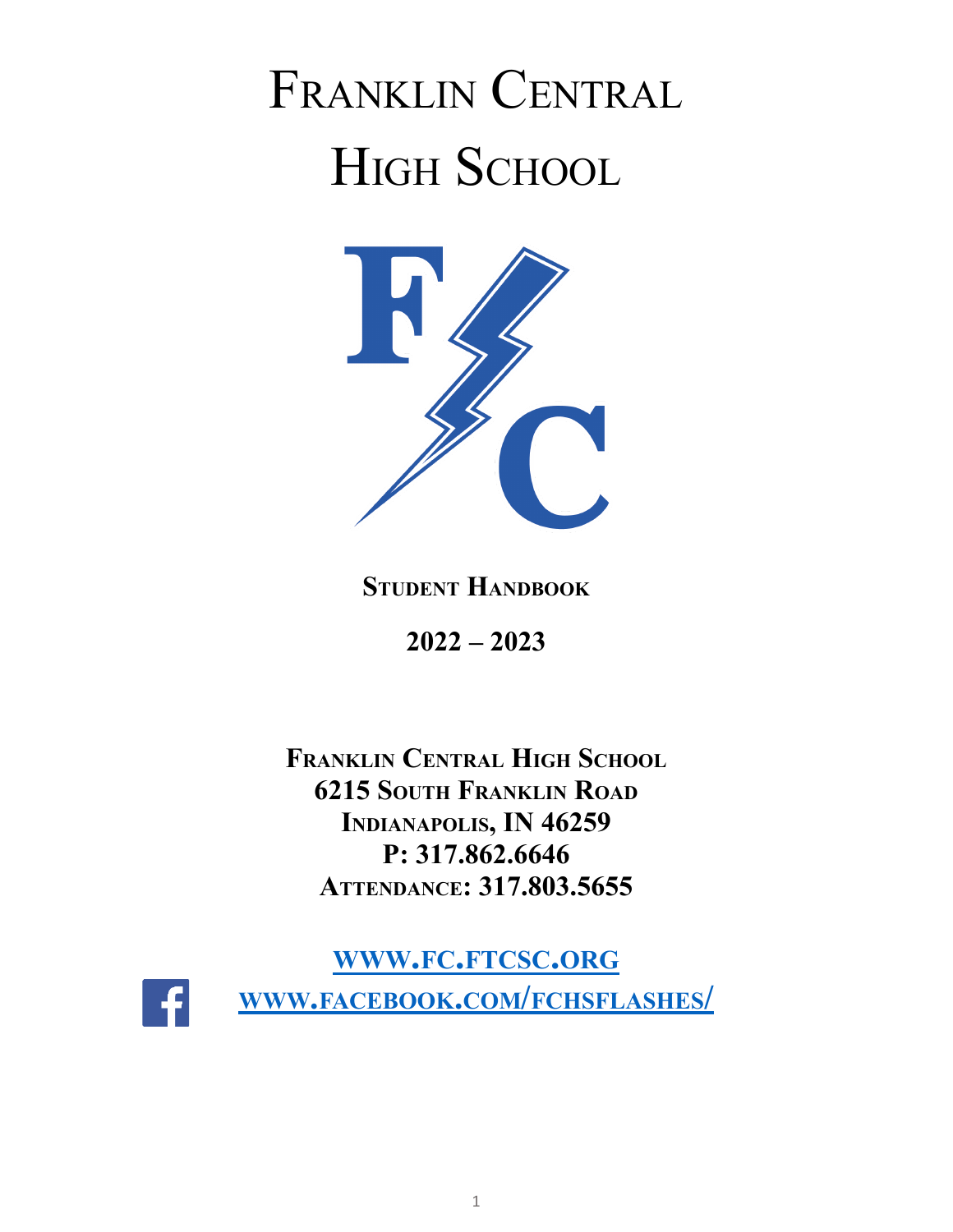# **FRANKLIN CENTRAL HIGH SCHOOL**

#### **GENERAL INFORMATION**

School Colors Blue and White School Athletic Nickname Flashes Name of School Newspaper Pilot Flashes Name of School Yearbook Flashback

#### **SCHOOL SONGS**

**FIGHT SONG**

Onward Franklin, Onward Franklin, Fight right down that floor, Onward Franklin, Onward Franklin, Let's pile up that score. Rah! Rah! Rah! Fight 'em, boys, for our victory, Fight 'em for our fame, Fight boys, fight, fight, And we will win this game.

# **ALMA MATER**

Hail to thee, dear Franklin Central, School we love so well. Loyal we thy sons and daughter Now thy glories tell. In each heart, dear Alma Mater, Ever shalt thou dwell. Hand and voice we join serve thee And thy glories tell.

#### **FCHS VISITORS**

**All Visitors Must First Register in the Office.** Students are not to bring visitors to school. Some events are open to the public. Other events, such as after-school dances, parties, etc. are not open to the public. Parents are always welcome, but are encouraged to make an appointment to see a teacher or the principal. Parents/legal guardians are welcome to visit classrooms following advanced consultation and approval from Franklin Central High School building administrators – generally two full business day notice. Parents should check in and receive a visitor badge on the day of their scheduled visit. Guests/Former Students may not visit Franklin Central High School during the school day. Visitation after school hours may occur with administrative approval.

#### **GENERAL INFORMATION**

Before school, students may enter the building 20 minutes prior to the start of  $1<sup>st</sup>$  period. At the conclusion of the day, all students must clear the building unless under the supervision of a teacher.

#### **FCHS REGULAR SCHEDULE**

| $8:23 - 9:09$<br>$9:15 - 10:01$<br>$10:07 - 10:53$ |
|----------------------------------------------------|
|                                                    |
|                                                    |
|                                                    |
| $10:56 - 10:53$                                    |
| $10:56 - 11:26$                                    |
| $11.27 - 11.57$                                    |
| $11:59 - 12:29$                                    |
| $12:35 - 1:22$                                     |
| $1:28 - 2:15$                                      |
|                                                    |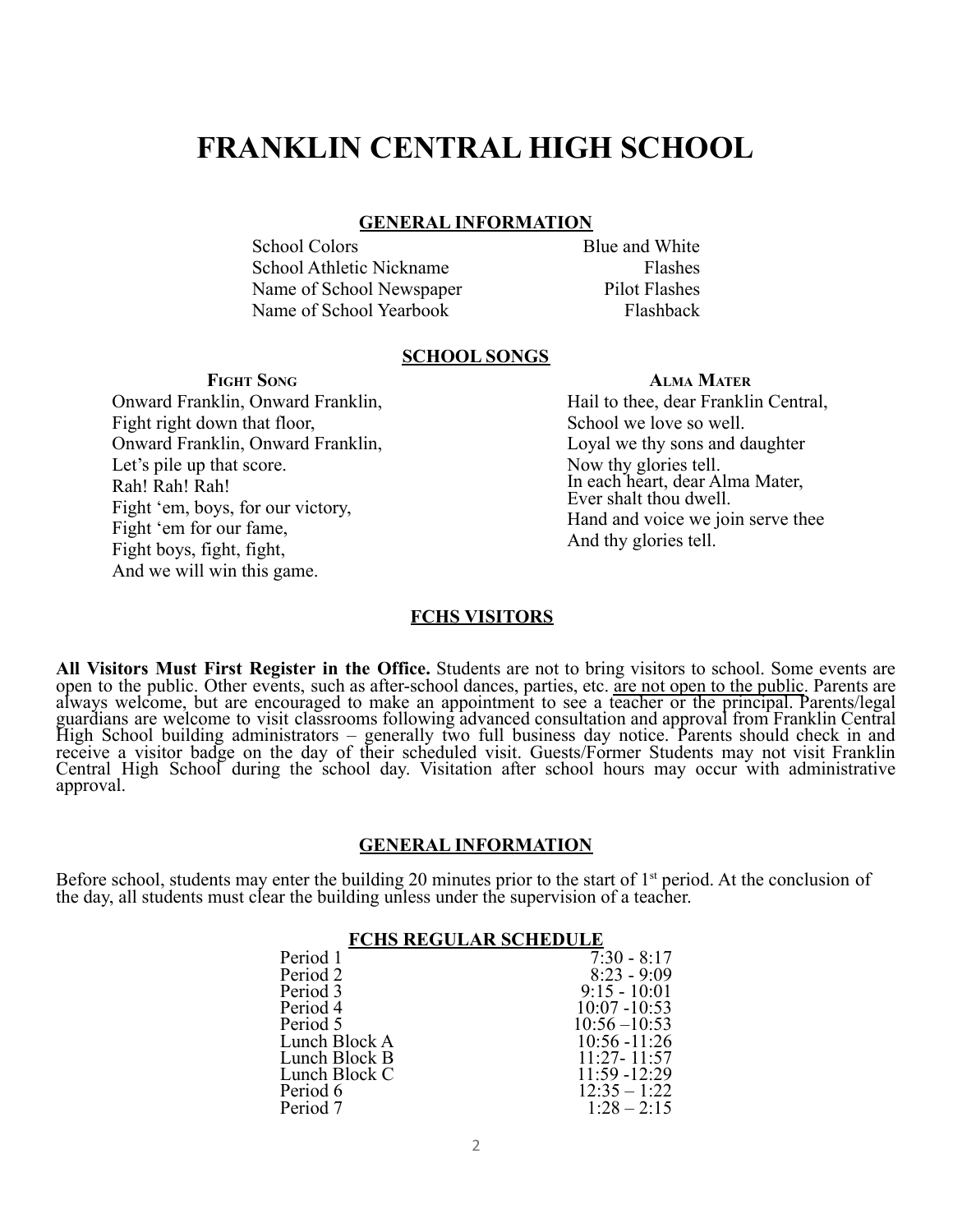#### **FCHS (COLLEGE AND CAREER READINESS SCHEDULE) - THURSDAY**

| Period 1      |
|---------------|
| Period 3      |
| Period 5      |
| Lunch Block A |
| Lunch Block B |
| Lunch Block C |
| Period 7      |
|               |

 $7:30 - 8:58$  $9:04 - 10:32$ 10:38 - 12:41  $10:35 - 11:05$  $11:11 - 11:41$  $12:11 - 12:41$  $12.47 - 2.15$ 

#### **FCHS (COLLEGE AND CAREER READINESS SCHEDULE) - FRIDAY**

| Period 2          | $7:30 - 8:58$               |
|-------------------|-----------------------------|
| Period 4          | $9:04 - 10:32$              |
| Period 6          | $10:35 - 12:41$             |
| Lunch Block A     | $10:35 - 11:05$             |
| Lunch Block B     | $11 \cdot 11 - 11 \cdot 41$ |
| Lunch Block C     | $12.11 - 12.41$             |
| Student Dismissal | 12:41                       |
|                   |                             |

\*\*\*A regular class schedule is used except when the need arises for one of the other types of schedules. A change in class scheduling will be posted. Tardiness because of a schedule change is unexcused.

# **ATTENDANCE**

# When a student is going to be absent the parent must call the attendance line 317-803-5655 and report it

**by 9:00 a.m.** or upon returning to school following an absence or absences, the student shall bring a written statement. The note must contain dates of absence and reason as well as parent/guardian signature. These statements determine if the absence is excusable. These statements are filed in the attendance office. Failure to report (verbal or written) a student absent within 24 hours will result in the absence being unexcused.

The School Board, as an agency of the State, is required to enforce regular attendance of students. The Board recognizes that the presence in the classroom enables the student to participate in instruction, class discussions, and other related activities. As such, regular attendance and classroom participation are integral to instilling incentives for the student to excel.

Attendance need not always be within the school facilities, but a student will be considered to be in attendance if present at any place where school is in session by authority of the Board.

Attendance shall be required of all Corporation students, except those exempted under other provisions of State law, during the days and hours that the school is in session.

Exceptions to compulsory attendance that shall be recognized by the school corporation as provided by state statute are:

- A. service as a page or honoree of the General Assembly (I.C. 20-33-2-14)
- B. service on a precinct election board or helper to a political candidate on the date of an election  $(I.C. 20-33-2-15)$
- C. subpoena to appear in court as a witness in a judicial proceeding (I.C. 20-33-2-17)
- D. service in active duty with the National Guard for not more than ten (10) days (I.C. 20-33-2-17)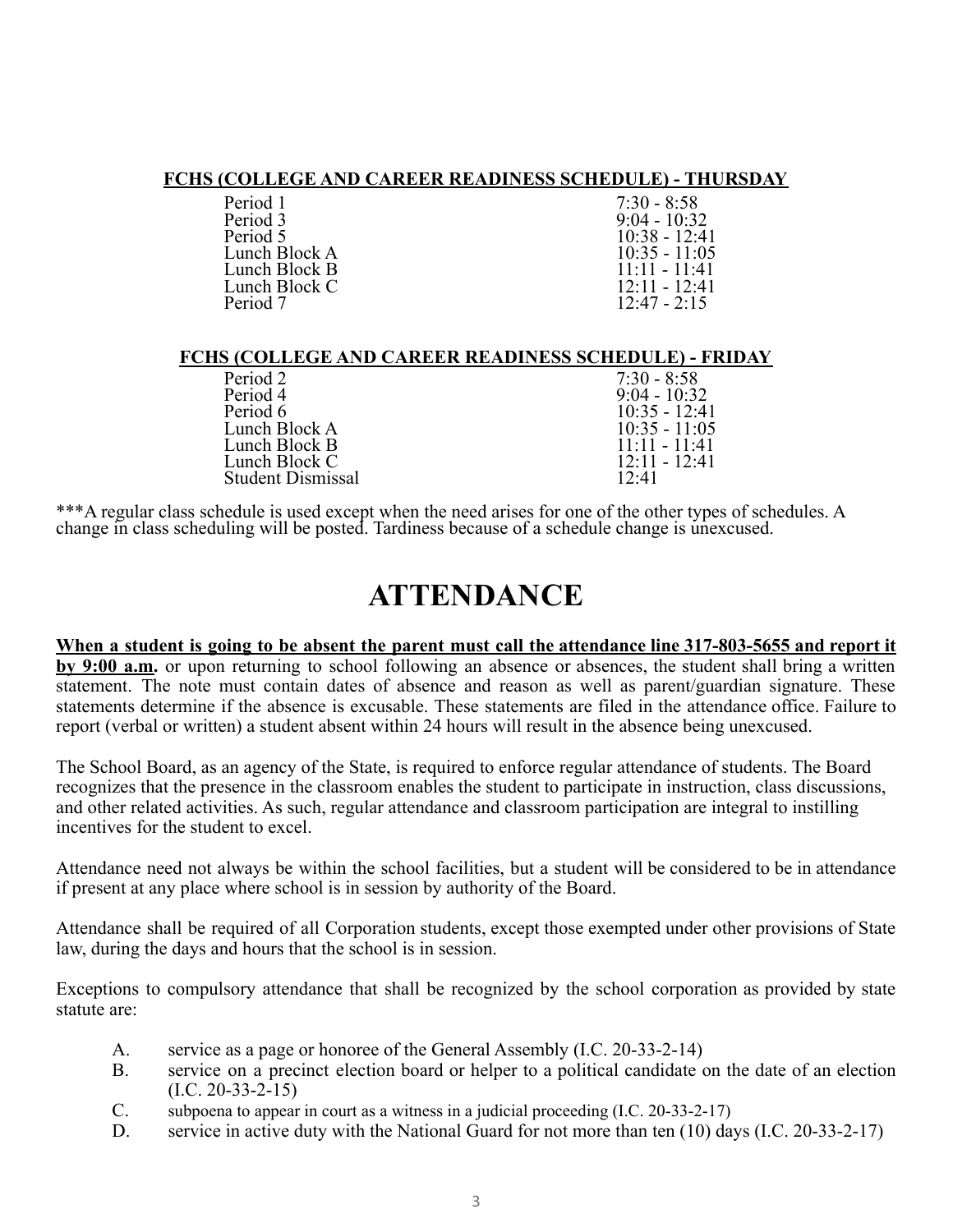- E. participating as a member of the Indiana wing of the civil air patrol for not more than five (5) days (I.C. 20-33-2-17.2)
- F. participating in an educationally related non-classroom activity which is consistent with and promotes educational philosophy and goals of the school corporation, facilitates the attainment of specific educational objectives, is part of the goals and objectives of an approved course or curriculum, represents a unique educational opportunity, cannot reasonably occur without interrupting the school day, and is approved in advance by the school principal (I.C.  $20 - 33 - 2 - 17.5$

For any of these exceptions a student shall not be recorded as absent from school.

The Superintendent shall require, from the parent of each student or from an adult student who has been absent for any reason, a written statement of the cause for such absence. The Board reserves the right to verify such statements and to investigate the cause of each:

- A. single absence;
- B. prolonged absence;
- C. absence of more than 2 days' duration;
- D. repeated unexplained absence and tardiness

The Board considers the following for excused absences:

- A. illness verified by a note from the parent
- B. illness verified by a note from a physician
- C. recovery from accident
- D. required court attendance
- E. professional appointments Parents are encouraged to schedule medical, dental, legal, and other necessary appointments other than during school hours. When appointments are necessary during the school day, the student shall report back to school immediately after the appointment with a signed statement from the doctor, dentist, lawyer, counselor, etc.
- F. death in the immediate family
- G. observation or celebration of a bonafide religious holiday in accordance with Policy C175<br>H. such other good cause as may be acceptable to the Superintendent or permitted by law
- such other good cause as may be acceptable to the Superintendent or permitted by law

An unexcused absence is any absence not covered under the definition of excused absence or an exception to compulsory attendance. An out of school suspension shall not be considered an unexcused absence. Repeated instances of unexcused absences may result in disciplinary action up to suspension or expulsion of a student.

Truancy is defined as absence from school without permission of the parent.

The Superintendent or an attendance officer having jurisdiction shall report a child who is habitually absent from school to an intake officer of the juvenile court of the Department of Child Services.

The Board shall consider each student assigned to a program of other guided learning experiences, authorized under Policy C175, to be in regular attendance for the program provided that s/he reports daily to such staff member s/he is assigned for guidance at the place in which s/he is conducting study, and regularly demonstrates progress toward the objectives of the course of study.

The Superintendent shall develop administrative guidelines for the attendance of students which:

- A. ensure a school session which is in conformity with the requirements of the law;
- B. ensure that students absent for any excusable reason have an opportunity to make up work they missed;
- C. govern the keeping of attendance records in accordance with the rules of the State Board;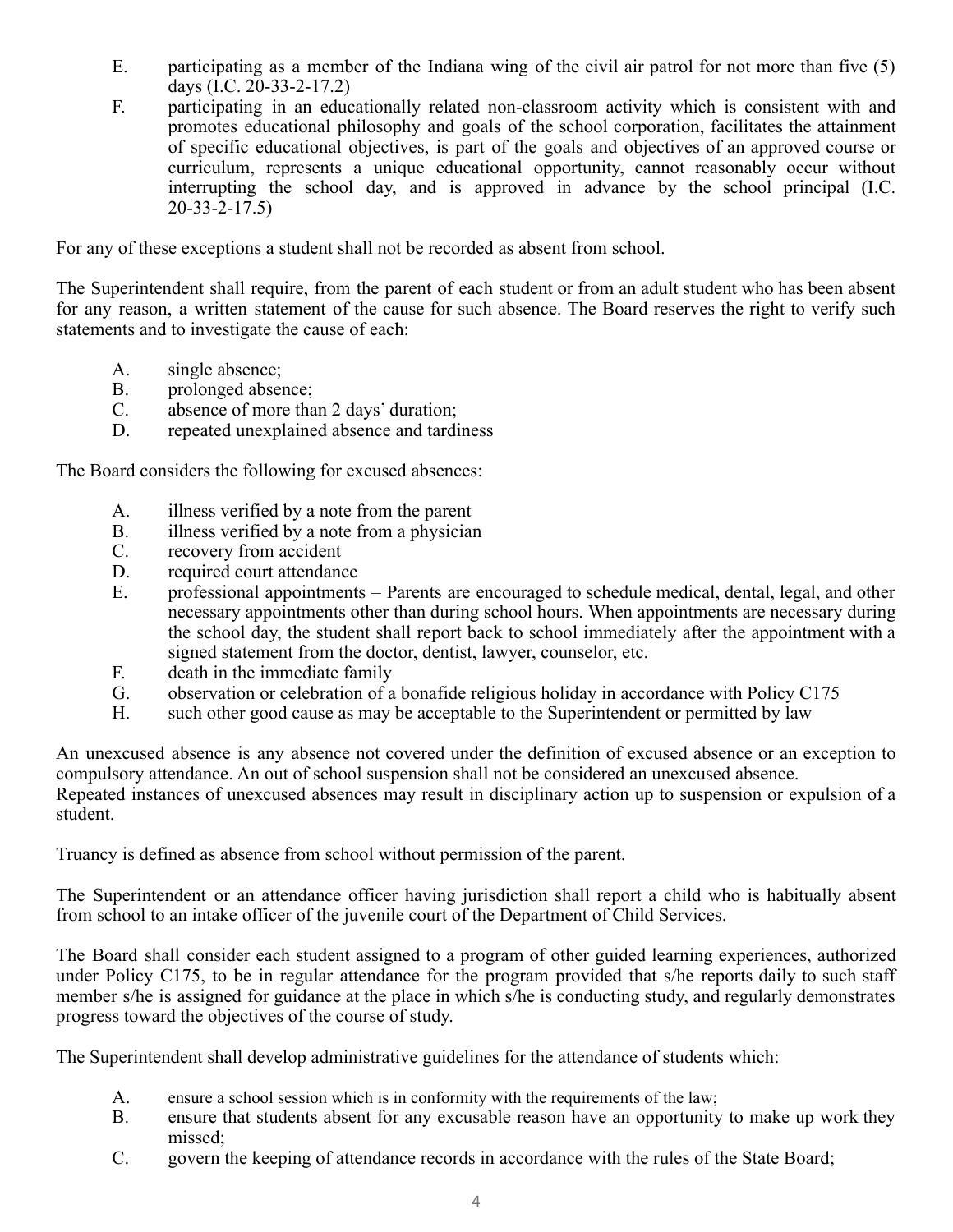D. ensure that any student who, due to a specifically identifiable physical or mental impairment, exceeds or may exceed the Corporation's limit on excused absence is referred for evaluation for eligibility either under the Individuals with Disabilities Education Act (IDEA) or Section 504 of the Rehabilitation Act of 1973.

Such guidelines should provide that a student's grade in any course is based on his/her performance in the instructional setting and is not reduced for reasons of conduct. If a student violates the attendance or other rules of the school, s/he should be disciplined appropriately for the misconduct, but his/her grades should be based upon what the student can demonstrate s/he has learned.

The Superintendent shall ensure that the administrative guidelines on attendance properly address the matter of truancy by including a process which:

- A. identifies the habitual truant, that is, a student who is chronically absent by having unexcused absences from school for more than ten (10) school days in one (1) school year;
- B. investigates the cause(s) of his/her truant behavior;
- C. considers, when appropriate, modification of his/her educational program to meet particular needs which may be causing the truancy;
- D. ensures that truant students are disciplined in accordance with the Corporation's policies and administrative guidelines on student discipline;
- E. provides for the reporting to the Bureau of Motor Vehicles those students who have been suspended for the second time during a school year, expelled or excluded for misconduct.

If the illness or absence from school will be longer than two days, we ask that students email their teachers or check individual teachers Canvas pages. Extended vacations are unexcused absences. A call from the school is made to the parent/guardian for unexcused absences at 9:00am.

# **ATTENDANCE POLICY FOR STUDENTS EARNING HIGH SCHOOL CREDITS**

Franklin Township Schools encourages all students to attend school daily. Parents will receive electronic correspondence via email after the fifth absence. After the ninth absence, the parent will be sent a letter informing them that their student's number of absences is excessive. Student attendance will be reviewed by the Attendance Dean and a meeting will take place between the student and the Attendance Dean to discuss strategies for improving attendance. Appropriate consequences may be issued at that time. Students that continue to accumulate absences will need to provide documentation and there may be a loss of credits**.**

# **LATE TO SCHOOL**

Arriving late to school is disruptive to the educational process and is considered to be a serious matter. Whenever a student arrives late to school, he/she should report directly to the attendance office. Students are to sign in on the late arrival form located in the attendance office and will receive a pass to class.

A student who arrives late to school four (4) or more times (PER NINE-WEEKS) will begin to receive disciplinary consequences. Some examples of unexcused reasons include: car trouble, missing the bus, headaches, not feeling well, oversleeping, school closing assumptions, personal business, power outage and transportation related issues, etc. Medical issues that result in a child being habitually tardy for school would require medical documentation from the attending physician to be marked as excused.

- If tardiness exceeds three (3) in number during the NINE WEEKS, the school will submit a warning notice to the parent/guardian.
- On the fourth (4th) and fifth (5th) tardiness to school during the NINE WEEKS, an After School Detention (ASD) will be assigned.
- On the sixth (6th) and seventh (7th) tardiness to school during the NINE WEEKS, a Friday Night School (FNS) after school Friday will be assigned.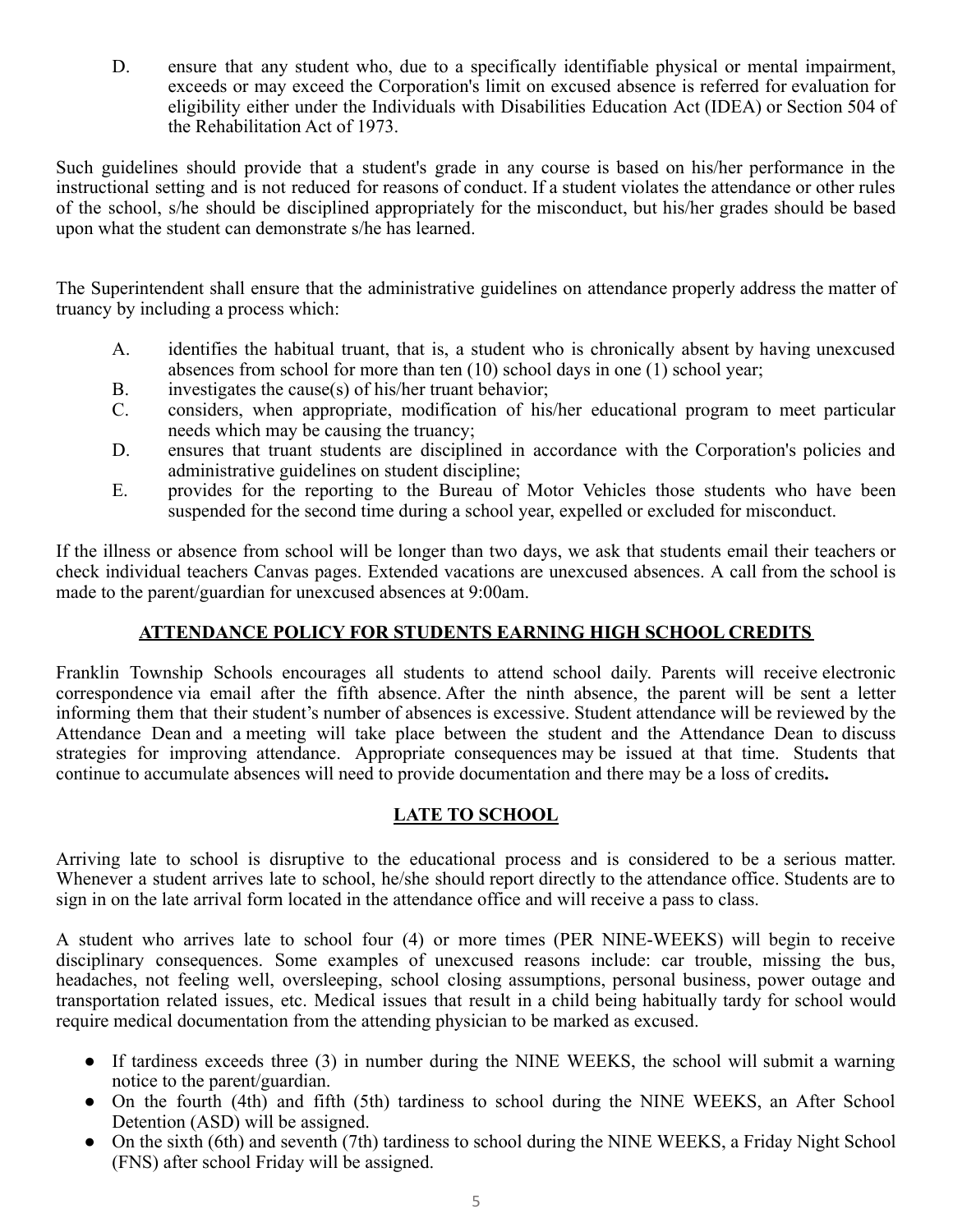Failure to respond to these measures (continued tardiness) may result in out-of-school suspension

# **TARDINESS TO CLASS**

A student is considered tardy to any class when he/she arrives after the passing period bell, without a valid excuse, and within the first 10 minutes of class. Arrival after 10 minutes will be considered excessive tardiness and may result in further disciplinary actions.

- If tardiness exceeds three (3) in number during the nine weeks and the teacher has applied corrective measures, the teacher will submit a tardy referral to the attendance office showing the number of tardies, the dates of the tardies, and the corrective measures which were attempted.
- After the student has been properly referred, the student will be assigned a detention for each of the fourth (4th) tardy and fifth (5th) tardies. For each of the sixth (6th) and seventh (7th) tardies, the student will be assigned a Friday School, ISI, or OSS

Failure to respond to these measures (continued tardiness) may result in out-of-school suspension.

#### **TARDINESS OF STUDENTS WHO DRIVE OR RIDE TO SCHOOL**

Students who provide their own transportation to school or ride to school with others who are tardy will be required to correct the problem. Failure to comply with this requirement could result in loss of driving privileges and/or suspension from school.

Car problems, bad weather, oversleeping and difficulties of a similar nature will NOT be excused. It is the responsibility of the students to assure that they arrive to class on time.

# **HALL FREEZE**

Franklin Central High School reserves the right to conduct "Hall Freezes." The guidelines for Hall Freezes are as follows:

- 1. Students not in the classroom when the bell rings will be directed to the cafeteria.<br>2. Each tardy student will be automatically assigned a detention. Failure to serve
- Each tardy student will be automatically assigned a detention. Failure to serve the assigned detention will result in a more severe consequence.

# **PREARRANGED ABSENCES**

Permission to participate in school sponsored field trips, college visits, religious events, educational activities, trips with the immediate family, and other special activities which require a student to be absent from school may be granted if they are prearranged, fully documented in writing, and approved by the principal or designee. The principal's decision to grant permission for the student to be absent from school without penalty will be based on the following:

- 1. The overall attendance record of the student
- 2. The overall academic record of the student
- 3. Is the absence at a time convenient for both the student and the school?

These absences must be arranged well in advance by the parent/guardian and fully documented before they can be approved by an administrator.

Prearranged absences will NOT be granted during weeks before and after fall, winter and spring recesses if *such absences include the day before or after either holiday period. NO prearranged absences will be granted during the week of final exams.*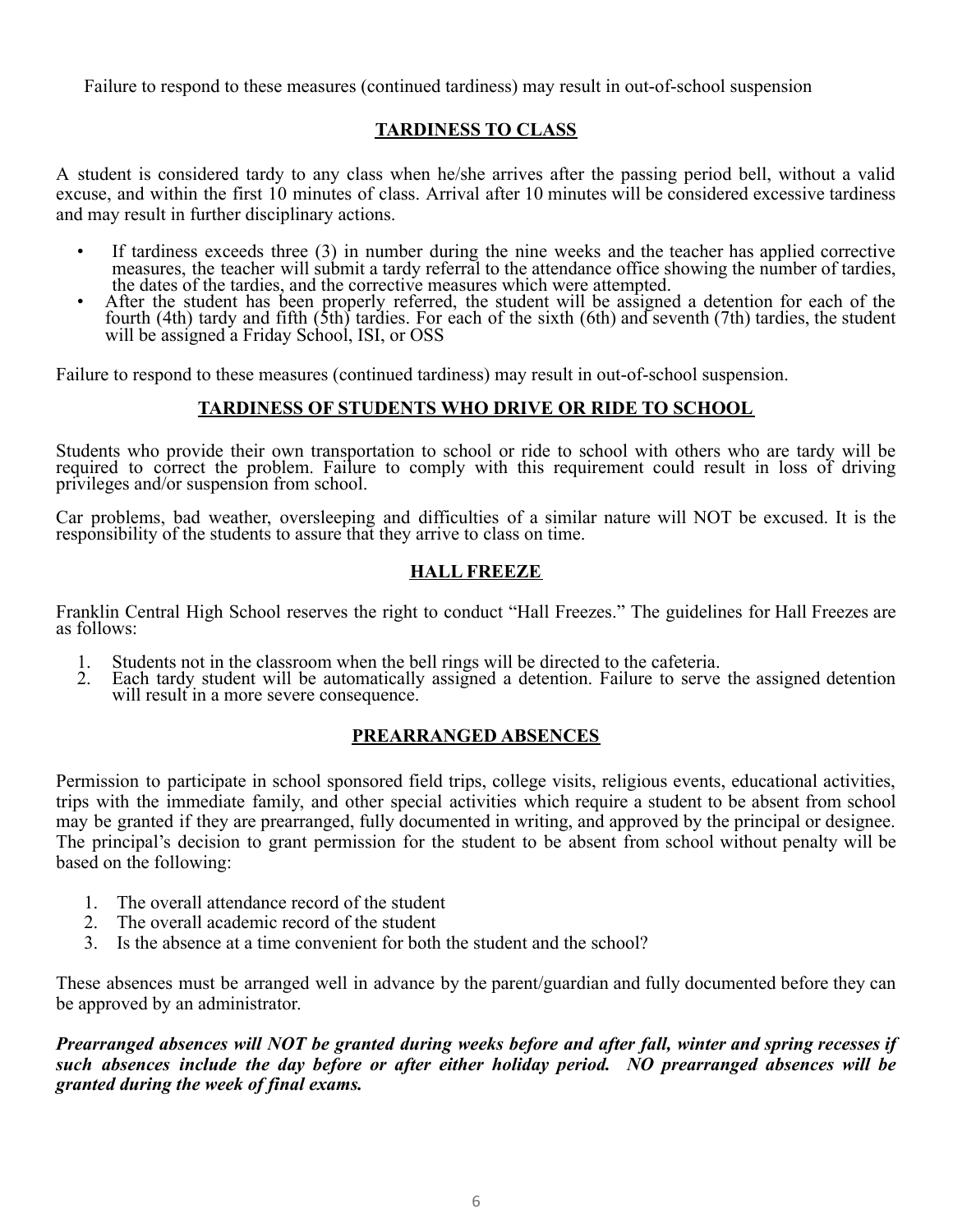# **PROCEDURE TO LEAVE SCHOOL**

A student is expected to be in school all day and to do a full day's work. A written request from parents is necessary for a student to be permitted to leave school before the end of the day for any reason. This request must be presented to the attendance office before the first period class begins. A pass will be issued stating the time the student is to be excused from class. Otherwise, a student will be sent for upon parent/guardian arrival for pickup.

Students leaving school during the school day must sign out in the attendance office. Parents/Guardians picking up students need a valid picture ID (e.g., driver's license). A record will be kept of the student's name, date, the time leaving school, and the time the student returns to school. In case of an emergency, the main office will notify the teachers. Student drivers will be permitted to leave, however, students must still check out with the attendance office.

# **DENTALAND MEDICALAPPOINTMENTS**

When a student has a dental or medical appointment, he/she must bring a note from his/her parent or guardian (or telephone call from parent or guardian). The note should be dated and state the time, which the student needs to leave the building. The student, upon return to school, must bring a note from his/her health care provider verifying the appointment. Medical and dental notes must be turned in to the attendance office within two (2) weeks in order to fully excuse the absence. Students must sign out/in through the attendance office.

# **MINIMALATTENDANCE FOR PARTICIPATION IN ACTIVITIES**

Students must be present at school a minimum of four (4) periods of the school day to participate in his or her next extra-curricular activities event. Truancy during any part of a school day is cause for loss of participation in extracurricular activities.

# **EMERGENCY SCHOOL CLOSING/DELAY**

Parents will be notified of school closings or delays via Parent Square. Notice will also be made to local media outlets. If you do not wish to receive these messages, you may update your notifications in Parent Square.

# **HABITUAL TRUANT**

Students who accumulate ten or more unexcused absences in one school year are considered to be a "habitual truant." Habitual truants are ineligible for driver's license or learner's permits under IC 20-33-2-11. Habitual truants may also be expelled from school according to the Franklin Central Student Conduct Code.

# **NEW STUDENTS**

The Principal or designee shall review the attendance and discipline records of a newly enrolled student from the student's previous school (s) and shall treat documented absences or misbehavior as if they had occurred in FTCSC.

#### **FINAL EXAMS**

Each student in attendance shall have the opportunity to take final exams. If a student misses a final exam due to an absence, a zero will appear on the report card for the final exam grade and the grade will be calculated accordingly. The student may come in to make-up the final exam. The teacher will then recalculate the grade with the final exam score. All final exams must be made up within five school days unless an alternative plan has been made with the individual teacher. No semester exams will be given early due to test security.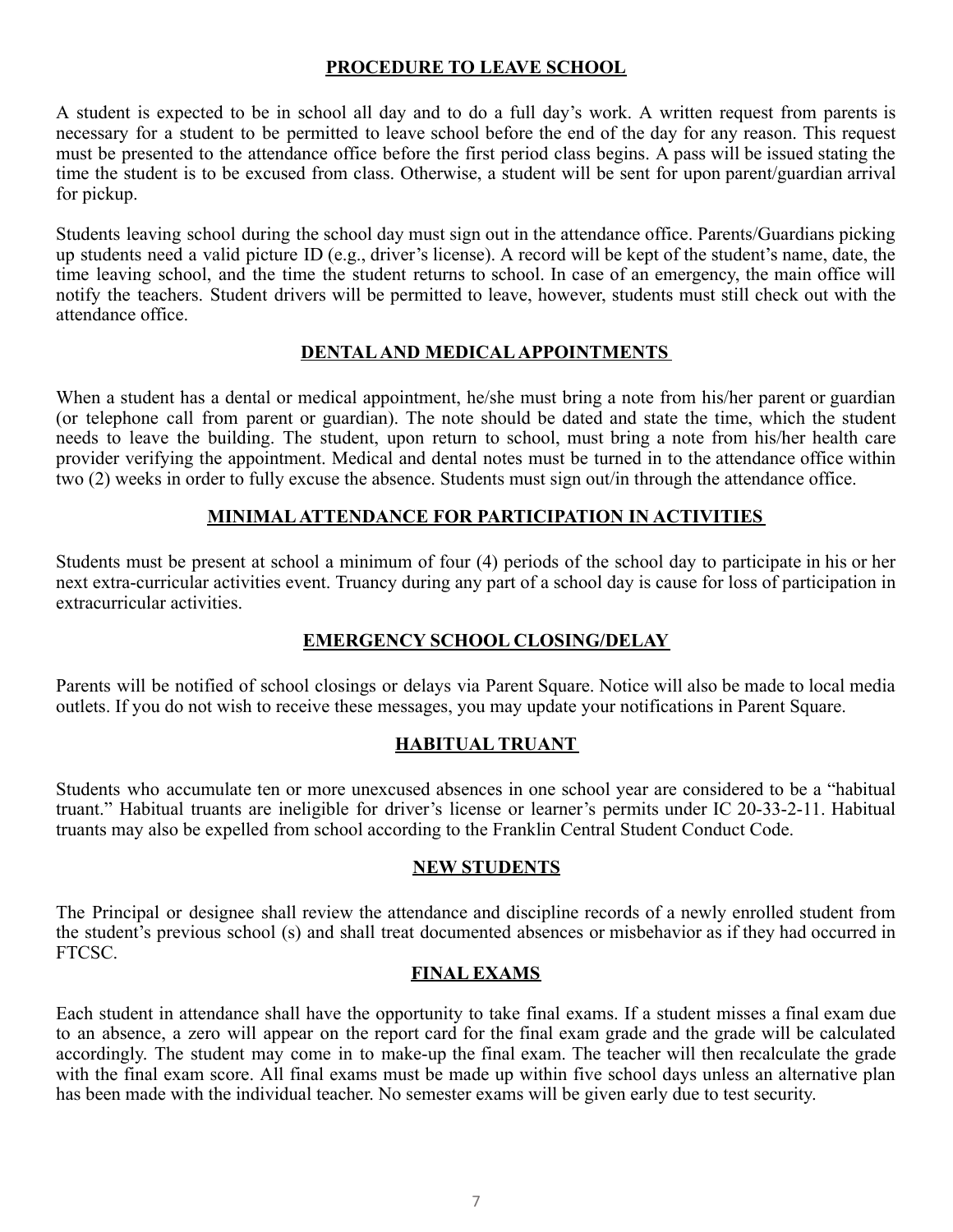#### **COLLEGE VISITS**

While FCHS encourages students to take advantage of college visitations, they should be planned for school breaks, holidays and/or weekends whenever possible in order to avoid school absences. Up to two college visits will be permitted each year for juniors and seniors. Once the college visit is complete documentation should be provided to the Attendance Office(Within 24-48 hours) and the absence will be changed from excused to a field trip.

# **STUDENT SERVICES**

#### **SCHOOL COUNSELING DEPARTMENT**

The goal of the Franklin Township Counseling Department is to provide a comprehensive, developmental counseling program addressing the academic, career and personal/social development of all students. The school counselors at Franklin Central are professional student advocates who provide support to maximize student potential and academic achievement. The Counseling Department will make every effort to ensure that all students have a successful academic career by helping students overcome personal and social problems that interfere with student learning and school attendance. Counselors will facilitate communication with parents, teachers, students and community agencies to enhance student success.

The Counseling Department will serve students and parents through programs that address educational assessment, career development, scholarship opportunities and college selection. Counselors will meet frequently with students to help them take full advantage of school programs and activities, thereby allowing them to become the most sought after graduates by colleges, universities, and the world of work.

# **GRADING SYSTEM**

| Grade        | <b>Scale</b> | Grade        | <b>Scale</b> | Grade        | Scale |
|--------------|--------------|--------------|--------------|--------------|-------|
| $\mathbf{A}$ | 100-93       | $\mathbf{B}$ | 82-80        | $D+$         | 69-67 |
| $A-$         | 92-90        | $C+$         | 79-77        | D            | 66-63 |
| $B+$         | 89-87        | $\mathbf C$  | 76-73        | $\mathbf{D}$ | 62-60 |
| B            | 86-83        | C-           | 72-70        | F            | 59    |

For purposes of eligibility, honor roll, GPA, and class ranking, the following grade-point values will be used: A (4.0), A- (3.667), B+ (3.333), B (3.0), B- (2.667), C+ (2.333), C (2.0), C- (1.667), D+ (1.333), D (1.0), D-(.667), F (0). For GPA and class ranking, weighted semester grades of C- or better will gain an additional .667 grade points.

#### **HONOR ROLL**

Honor Roll is determined each grading period using the student's unweighted semester GPA. Students must be enrolled in five (5) solid subjects before being eligible for Honor Roll. Any grade lower than a C- disqualifies a student from Honor Roll.

| High Honor Roll | A average for grading period |
|-----------------|------------------------------|
| Honor Roll      | B average for grading period |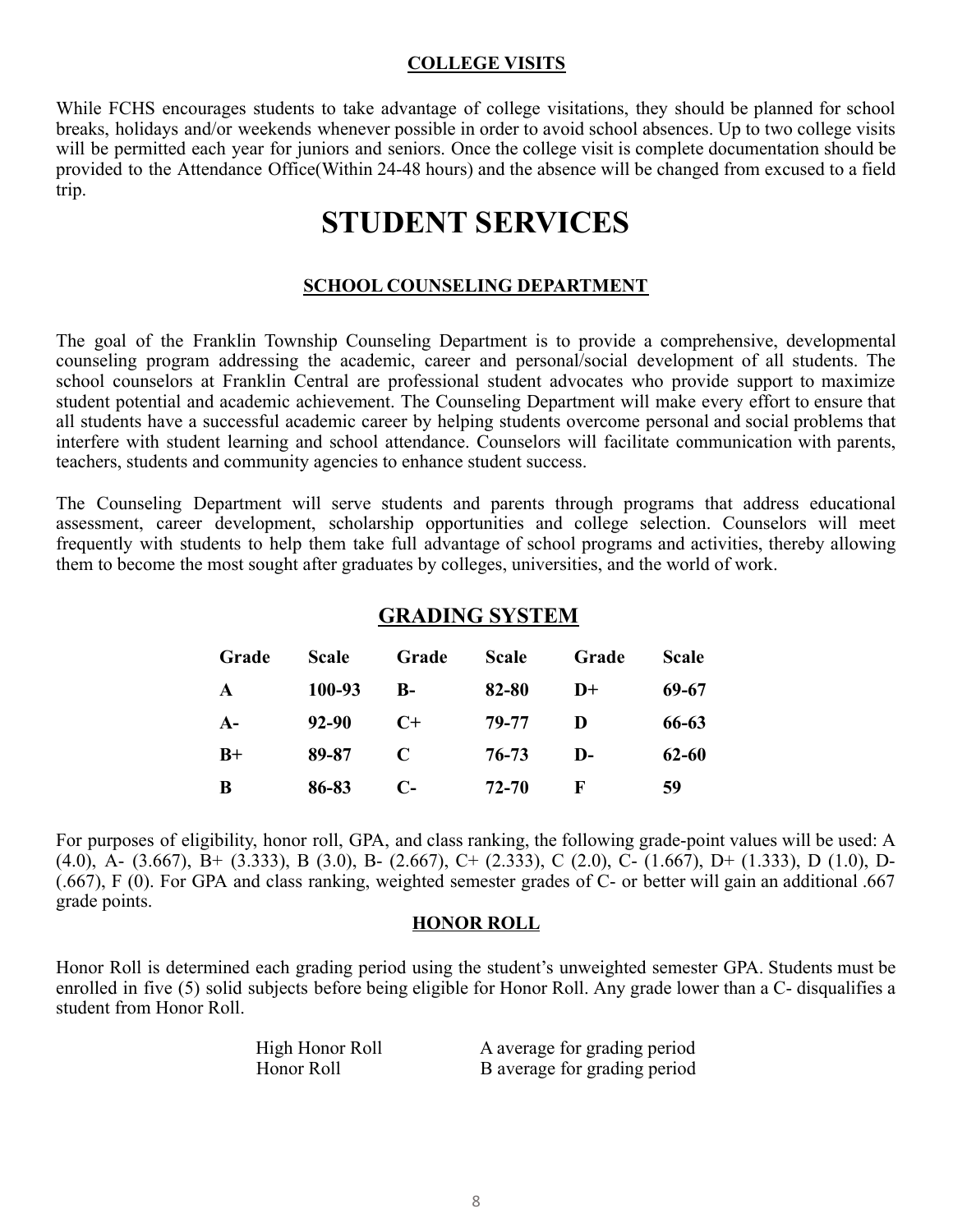#### **GRADE POINT AVERAGE and CLASS RANK**

GPA and class rank are calculated using a student's weighted semester grades. Weighted grades of C- or better receive an additional 0.667 grade points in these calculations. Students will receive a final GPA and class rank after they have completed eight semesters of school and graduated.

#### **ACADEMIC AWARDS**

Students with a cumulative GPA of 3.7 or higher after 3 semesters will be awarded Franklin Central academic numerals. Students with a cumulative GPA of 3.7 or higher after 5 semesters will be awarded a Franklin Central academic letter - after 7 semesters students will be awarded a gold bar.

#### **VALEDICTORIAN and SALUTATORIAN**

The valedictorian and salutatorian of the graduating class will be determined by grade point average and class rank at the end of seven semesters.

#### **CHANGE OF SCHEDULE**

Change of schedule days are assigned and given to students during the scheduling process. After early June, approved schedule changes will be made only for the following reasons:

- computer error
- conflict in the student's schedule
- level placement error
- Medical grounds
- Other exceptions, as approved by an administrator

#### **GRADUATION POLICY**

To receive a high school diploma, a student must have satisfactorily completed the graduation requirements as set forth by the Indiana Department of Education and Franklin Central High School. Seniors will be allowed to participate in the commencement ceremony and receive a diploma ONLY if they have earned credit in ALL required classes (minimum 43 credits) AND have passed all required End of Course Assessments or have completed an Alternative Graduation Pathway as set forth by the Indiana Department of Education. Students earning credit in all required classes (minimum 43 credits) who have not passed all required End of Course Assessments or Pathway may participate in the commencement ceremony and receive a Certificate of Completion.

#### **XELLO**

Xello is a college and career readiness program that helps students understand their learning styles, strengths and interests in order to find possible career matches. Xello provides students with current and relevant career information such as expected salaries and training needed. It also provides data on colleges and connects students to campuses all over the country through virtual tours. Through guided lessons and counselor interaction, Xello also helps students develop graduation plans that lead to employment, enlistment or enrollment in post secondary programs. Xello is an interesting and engaging tool for students and their parents/guardians to utilize.

#### **CREDIT RECOVERY**

Students may be assigned to the Credit Recovery lab for the purpose of re-taking a course that they have previously failed. Assignment is given only with approval of the Franklin Central Counseling Department.

#### **SUMMER SCHOOL**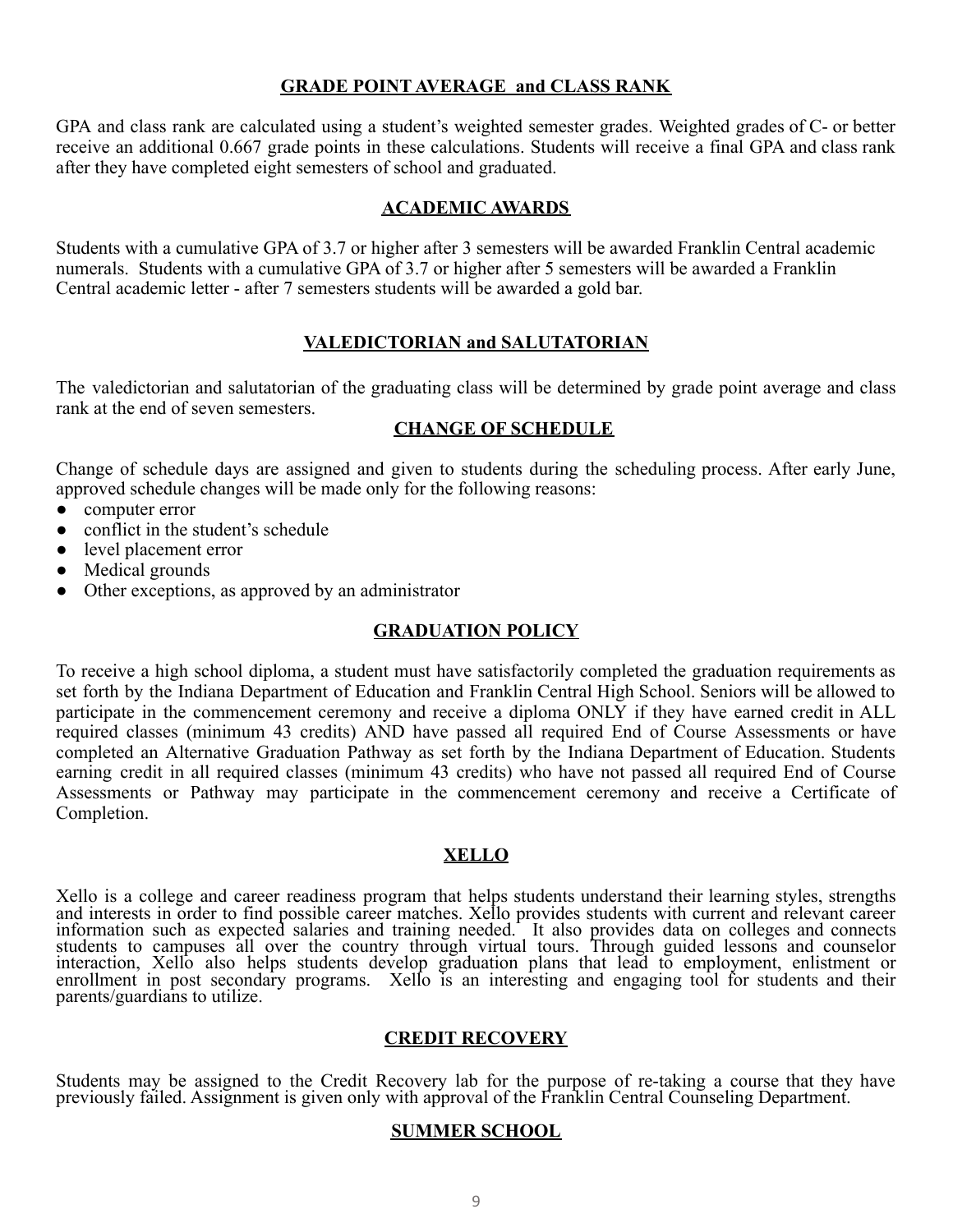When available, students may consider attending summer school for credit recovery in order to keep the student on track to graduate. Students registering for summer school at another school must first obtain approval from their counselor before enrollment.

#### **ON-LINE COURSES**

In certain circumstances, students may take approved on-line courses to apply toward their graduation requirements. Permission to take on-line courses must be granted by the principal/designee prior to taking the course.

#### **POSTSECONDARY CREDIT**

Under certain circumstances, students in grades 11 and 12 are allowed to take classes at an accredited college or university and also receive high school credit. Information about this option is available from counselors. .

#### **SKYWARD FAMILY ACCESS**

All parents/guardians will be granted access to the Skyward Family Access Portal where they can check attendance, grades, missing assignments, pay fees, and more.

#### **STUDENT CUMULATIVE RECORD**

Franklin Township Schools maintain complete and up-to-date records on all students. The Family Educational Rights and Privacy Act (FERPA) of 1974 deals with the right of privacy of student records.

- 1. It provides parental access to their children's records until the child is eighteen years of age.
- 2. It provides for a hearing in which parents may challenge the contents of such records.
- 3. It spells out who may have access to records without parental permission and when parental permission is required.
- 4. It allows student records to be sent from one school system to another.

#### **SERVICES FOR STUDENTS WITH SPECIAL NEEDS**

Your school is responsive and ready to meet the needs of unique learners who attend there. We have building-based intervention teams designed to coordinate the school staff in meeting the needs of all students. With guidance and support from the administration of FTCSC, our schools provide special education services as determined appropriate by the case conference committee. Although not every building with FTCSC provides the full continuum of special education services, FTCSC has the full continuum available within the district. If you have any concerns about your child or questions about their necessary special education services, please contact the building principal.

#### **RELEASE OF STUDENT INFORMATION TO A NON-CUSTODIAL PARENT**

The Family Educational Rights and Privacy Act (FERPA) of 1974 mandates that the school protect the privacy of its students and their educational records, however, a non-custodial parent shall be entitled to receive a copy of his/her child's report card and given access to the child's educational record, subject to the following conditions:

The custodial parent has not provided the school with a copy of the divorce decree, which specifically prohibits the non-custodial parent from having contact with or information about the child.

#### **WITHDRAWAL FROM SCHOOL**

Parents who need to withdraw a child from school should give the school two days notice before the date of withdrawal. The student or parent must notify the appropriate school counselor so necessary preparation can be taken. All media center materials must be returned to the Media Center and any debts must be paid. In order for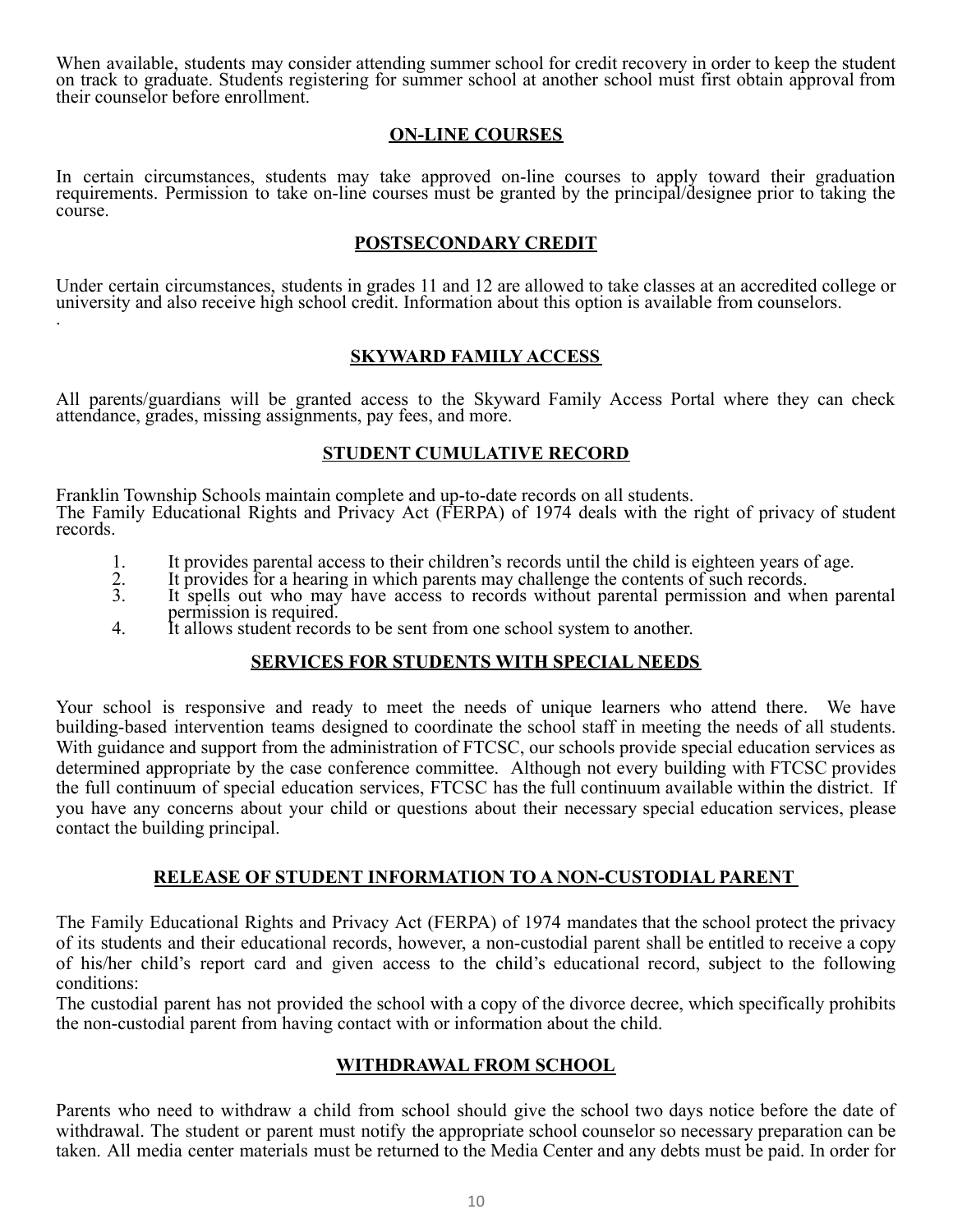the school to forward a transcript to the school in which the student intends to enroll, it is necessary for parents to sign a release of information form before a transcript of grades can be released. Textbooks and rental devices will be returned to the designated school employee. If there is any refund of book rental or fees, parking permits returned will be taken care of at that time. Students will be given a withdrawal form to take to the new school.

# **ACCESS TO STUDENT RECORDS**

A "student's record" consists of all official records, files, and data directly related to a student and maintained by the school, intended for school use, or to be available to parties outside the school. Such record encompasses all the material incorporated in the student's cumulative folder and includes but is not limited to general identifying data, records of attendance and of academic work completed, records of achievement in the school curriculum and on standardized achievement tests, results of other evaluative tests (including intelligence, aptitude, psychological, and interest inventory tests), school discipline and health data.

1. Students may obtain copies of their transcript at no charge through August of their graduation year from Parchment.com. Transcripts can easily be sent to any college, employer, coach, scholarship etc… with an email.

- 2. After that time, they will be charged a fee of \$6.25 for each transcript.
- 3. Such records shall be the property of the school system. Access to, correction, and disposition of student records is governed by the following policy
	- a. Right of Access. A parent/guardian of a student who is under age of eighteen (18) years and is either currently enrolled in, or the student's records are otherwise maintained by, the school system, has a right to inspect and review such student's record or any part thereof.
	- b. Manner of Exercising Such Rights. Such rights shall be exercised by presenting a written request to the office of the superintendent or his/her designee. The request shall specify the specific records which the parents wish to inspect or examine. In the event the school cannot determine the exact records as described, the designated school employee will immediately contact the parents by letter to determine the desired scope of records to be inspected.

Such inspection shall be made during reasonable business hours determined by mutual agreement between the school employee and the parents, but in no event shall be more than ten (10) school days after submission of the written request. A school official shall be present during any such inspection to assist in the interpretation of the records where they reasonably require professional interpretation.

- c. Records Involving More Than One Student. Where the records requested include Information concerning more than one student, the parents shall either receive for examination that part of the record pertaining to their child, or where this cannot reasonably be done, be informed of the contents of that part of the record pertaining to their child.
- d. Students Over 18 Years of Age. Whenever a student has attained eighteen (18) years of age, or is attending an institution of postsecondary education, the permission or consent required of and the rights accorded to parents under this policy, shall thereafter only be required of and accorded to the student.

# **STUDENT SAFETY,**

# **EMERGENCY STANDARD AND RESPONSE PROTOCOL**

# **Emergency Drills**

• Emergency drills will be held each month of the school year. Students are to follow the directions of the staff; every emergency drill must be regarded as the "real thing" by students and staff. The necessity of a drill is to form habits, which will avoid panic in case of a real disaster.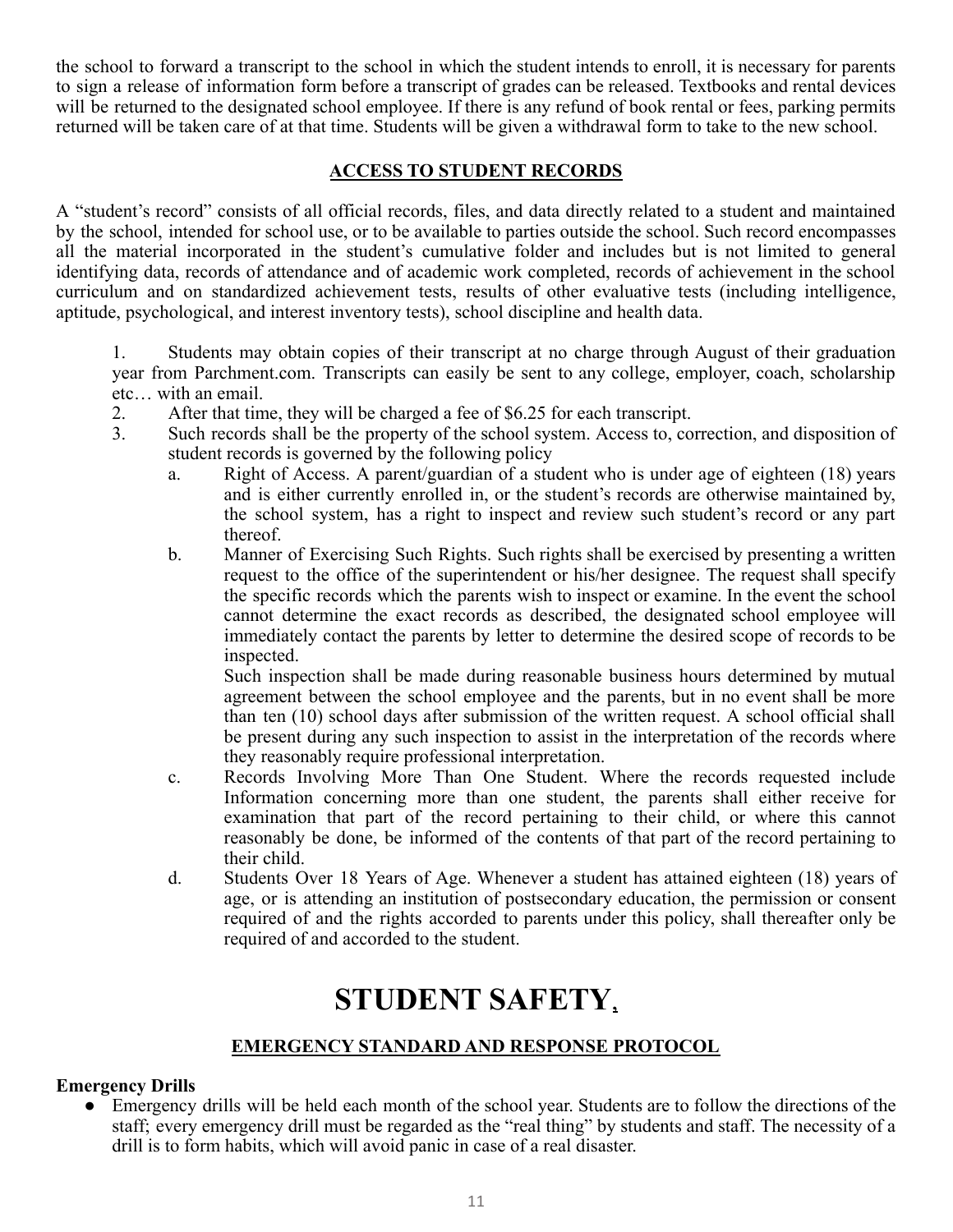- The signal for evacuation, or an evacuation drill, is a continuous sounding of the fire buzzer until the building is vacated.
- When the evacuation alarm sounds, all persons must leave the building according to the building evacuation plan. Each student should know the proper exit from the classroom to the outside for every room in which he/she has classes. Directions for drills are posted in every room.
- At the first sound of the fire buzzer, students must form into lines and clear the building as quickly as possible. Students will walk, NOT RUN, when leaving the building. Silence should be maintained during the fire exit to permit proper instructions.
- Teachers should designate a responsible student to close all windows and turn off lights in the classroom. Teachers are expected to check for clearance from their areas and evacuate the building with the students. Classroom doors should be closed but not locked. Teachers should take a class roster with them when leaving the building so attendance can be taken when students are reassembled outside.
- Upon leaving the building, classes should move away from the exits a distance of at least 100 feet where conditions allow. This will prevent the blocking of exits and will allow room for the operation of firefighting and other emergency equipment.

#### **Tornado Drills/Shelter**

- The signal for a tornado warning is a distinct siren warning sounded through the P.A. system. Each student should know the proper exit from the classroom to the evacuation area for every room in which he/she has classes.
- Rules governing tornado drills are as follows: Students are to be quiet when leaving the room and remain quiet until they arrive back in the room.
- Students are to walk in single file to their destination.
	- Teachers are to direct their class to their designated area and remain with them.
	- Teachers will make sure there are no students located near glass.
	- Students are to assume the American Red Cross Tornado Safe Position.
	- Students are to walk back the same way as they came from the room.

**Other Disaster Drills** - Other emergency drills may be conducted throughout the school year.

# **HEALTH SERVICES**

# **CLINICS**

Health services include programs, services, and activities that provide for a healthy environment, thereby promoting and protecting the health, learning, and well-being of all students. The school nurse clinics are available for emergencies, injuries, and illness that arise while the child is at school, in addition to management of chronic illnesses and special needs. Each FTCSC clinic is staffed with a Community Health Network nurse (RN or LPN), provided at no cost to the school district. Nurses do not make medical diagnoses. Nurses are skilled in assessment, data collection, planning, intervention, evaluation, wellness promotion, health education, prevention, emergency care, referral, and communicable disease surveillance.

School nurses may provide non-emergency first aid treatment, emergency care, and conduct health screenings to any student. A Consent to Treat form is available during both the new and returning student online registration process. The Consent to Treat form must be filled out for any additional medical services, including medication administration, chronic health management, additional medical services not listed. The Consent to Treat form is also available on the FTCSC website under "Health Services." Please speak with the nurse at the school if you have questions about the consent form or if you require a paper copy. If a parent does not wish for the nurse to provide services to a student, a letter must be provided to the clinic opting out of services.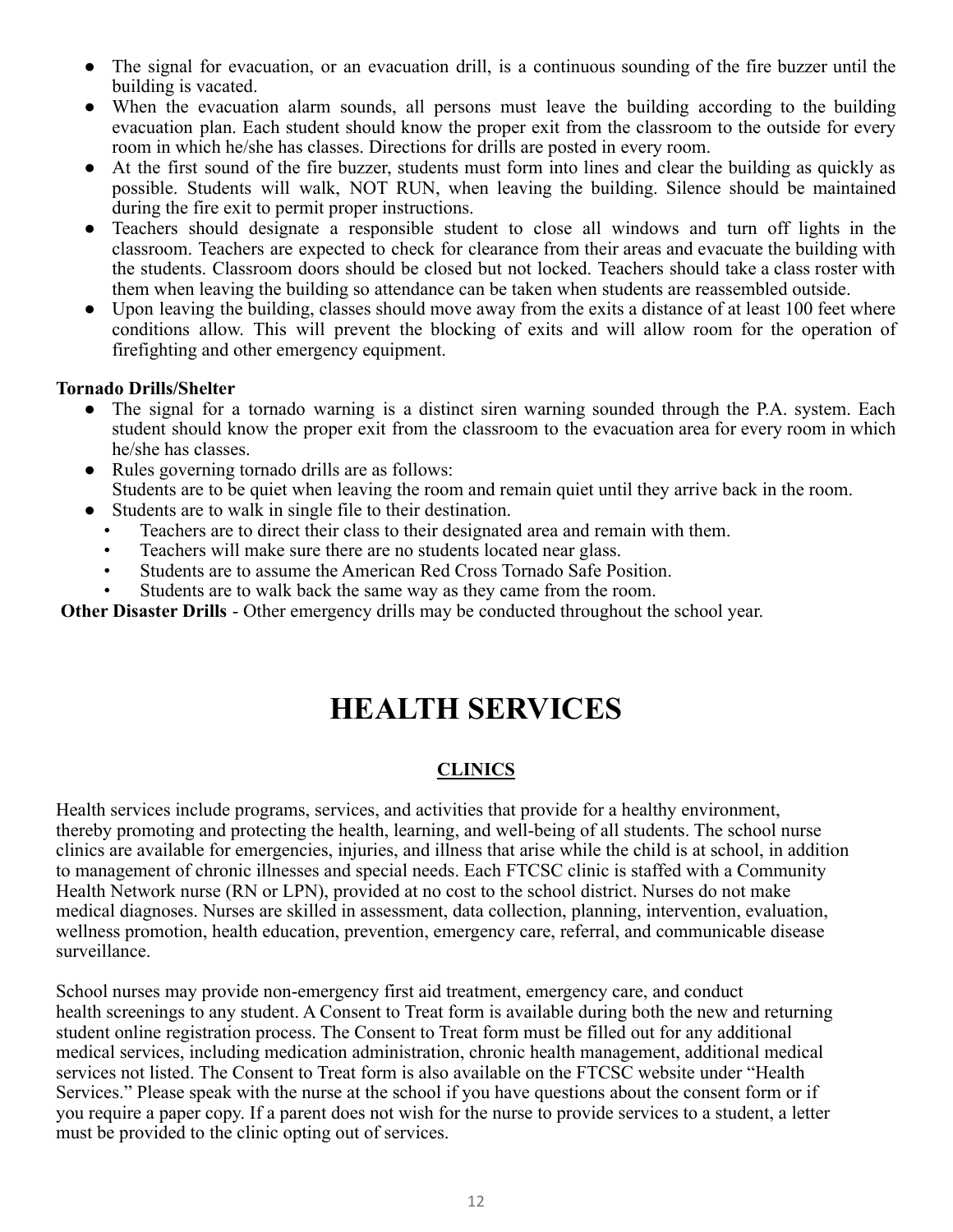The clinics are open daily during school hours. Students must have a pass to enter the clinic. Those without a pass will be sent back to class to obtain a pass unless there is an emergent need. The student will be asked the nature of the complaint, may have his/her temperature taken, and may be allowed to rest for a short period of time. Please remember that time in the clinic, is time out of class and instructional time is being lost. The nurse will send students home who display outward signs of illness. The nurse will call the phone numbers on file if the nurse feels the student is too ill to be at school, or if a symptom of illness below presents during the school day. It is essential that phone numbers provided to the school are current and up to date. If the nurse is unable to reach a contact, the student will be sent back to class, unless there are signs of a contagious illness. If the student has an emergent or urgent health need and/or the parent or other contact cannot be reached, EMS may be contacted.

#### **ALLERGY PRECAUTION**

Due to allergy precautions, latex balloons and latex gloves are NOT to be utilized within any FTCSC building.

#### **ILLNESS**

General guidelines for illness follow the guidelines, laws, and recommendations of the IN Dept. of Health, the Marion County Health Dept., Community Health Network, and IN Code to prevent the spread of communicable disease. When the nurse calls the parent to pick up the child, it is in accordance with these laws and directives and the public health setting of school. Parents should make every effort to come to the school to pick up their students in a timely manner. Bus transportation cannot be utilized if the child exhibits symptoms of a contagious illness.

Please do NOT send your child to school if one or more of the following symptoms are present: diarrhea, vomiting two or more times in a 24-hour period, undiagnosed body rash, sore throat with swollen lymph nodes, severe coughing, eye discharge and redness, or fever of 100 º or more. Please do NOT send the child back to school until he/she has been fever-free (without fever-reducing medications) and with no vomiting/diarrhea for 24 hours. Antibiotics prescribed for eye or throat infections must be given for 24 hours before the student returns to school. The school nurse will contact a parent/guardian for pick up from school if any of the above are present during the school day. The school nurse may request a doctor's note for return to school if there are symptoms of communicable disease. This will help prevent the spread of infection to others and ensure that the student is feeling better to learn. Students who have had surgery may be asked to provide a doctor's release to return to school.

#### **INJURY**

Students who are injured at school should report to the clinic to be assessed at the time of the injury. If a student has a deep laceration, cannot walk, has extreme swelling or pain, obvious deformity, head injury, or any other sign of an emergent/urgent need requiring further evaluation, the nurse will determine the best course of action for the situation. This may include a call for a parent/guardian to pick up, or a call to EMS.

The clinics possess wheelchairs for emergency response by school staff only. FTCSC cannot provide a wheelchair or any other medical supplies or devices which may be necessary for student injuries or recuperation from surgeries, this includes: crutches, dressing supplies, wraps, splints, etc. Parents should contact their healthcare provider or insurance carrier if these devices are needed beyond the school's initial response.

#### **MEDICATIONS**:

Medication given for the academic success of students, or other medications given for acute or chronic conditions may be administered by the school nurse. All medications must be provided by the parent/guardian. Any medication that is necessary to be administered during the school day must be brought to the clinic by a parent or guardian. Students are not allowed to transport medications unless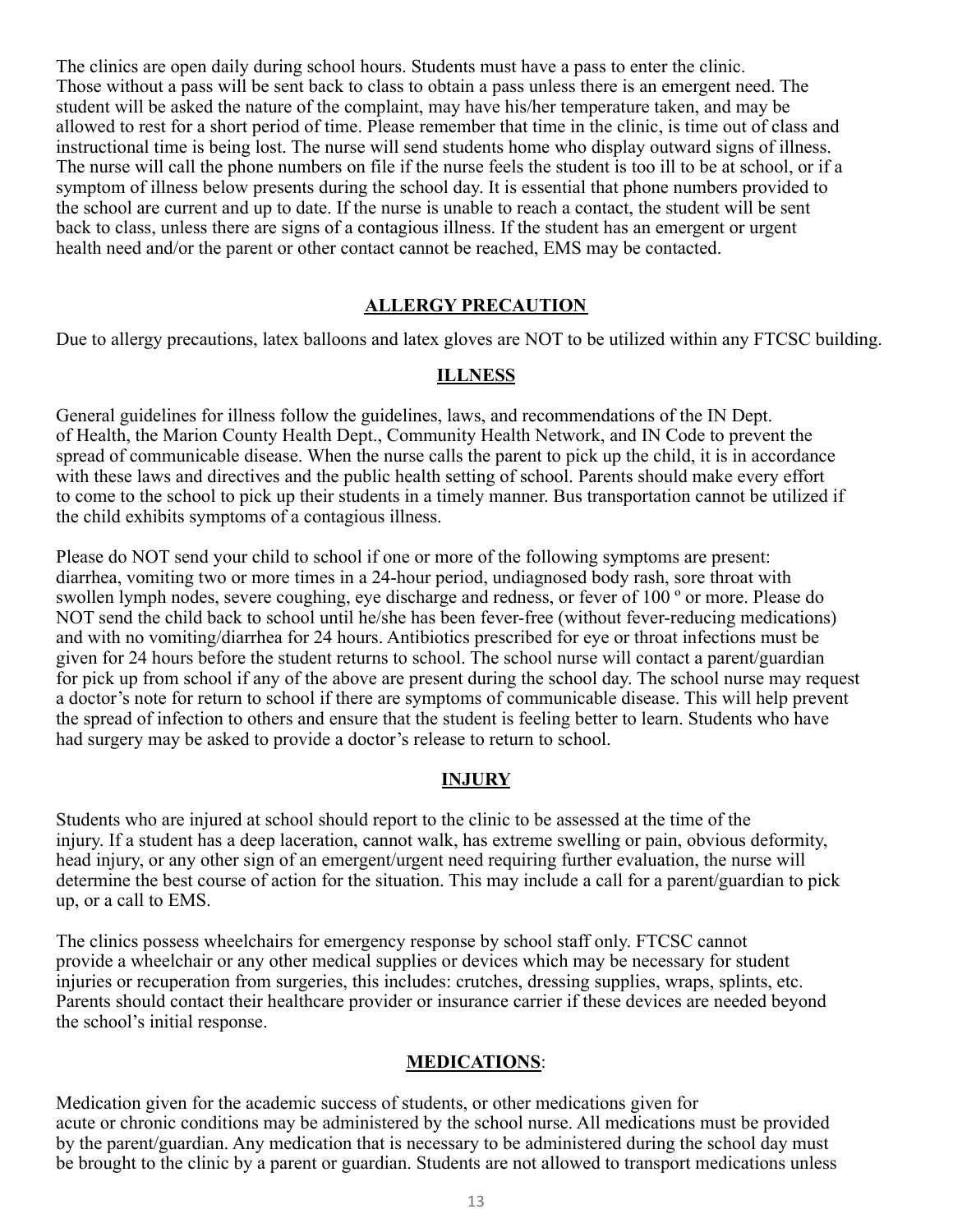they have a consent to self-treat form on file for emergency medications. Medication administration forms are available at each school and online and must be filled out for each medication. Medication forms must be filled out and signed by the parent before a medication may be administered by the nurse. Medications that are prescribed for once, twice, or three times daily administration should be administered at home when all possible. Please consult with your nurse if it is necessary for one of these medications to be administered during the school day. Prescription medications must have the current prescription label with the student's name attached to the medication.

Per IN Code, all medications must be in the ORIGINAL containers. For the safety of your student, medication received in a baggie or envelope cannot be given. More than a 4-week supply of medication should not be brought to the school, as controlled substances are counted daily by nurses, and upon receipt in the clinics. Expired medications and prescriptions with a label more than a year old will not be accepted.

Over-the-counter (OTC) medications provided by the parent may be stored in the clinic to be given by the school nurse. A signed medication consent form must be filled out for each medication. The label on an OTC serves as the guideline for dosing and frequency, including appropriate duration before a doctor is consulted. If the parent desires a dose or schedule that is different than the label, a physician's order shall be necessary for administration. If cough drops are needed, we suggest supplying a hard candy to be substituted for the same effect. This allows the student to remain in the classroom during educational time.

Students less than 12 years of age must have age-appropriate children's medication. Aspirin cannot be given to students, due to risk of Reye's syndrome—please check labels of various pain relievers and stomach medications to make sure aspirin, salicylates, or bismuth are not ingredients. Supplements, Vitamins, Non-FDA approved medications, and essential oils are not appropriate for school and will not be dispensed by the nurse. Medication policy is available online.

A physician's order and signed permission to self-carry form is necessary in order for an emergency medication prescribed for life-threatening conditions to be carried and administered by a student during the school day. Examples are Epi-pen and Albuterol. We recommend keeping an additional supply in the clinic in case of student need. Emergency medications that are controlled substances will be kept in the clinic.

#### **LICE**

Students who exhibit scratching or evidence of live bugs in the hair may go to the school clinic for evaluation by the school nurse. The school nurse will examine the student's hair and scalp in a confidential manner.

If live lice (crawling bugs) are visualized, the parent/guardian shall be contacted by phone. Factors such as the severity of infestation, child's age, or other health concerns influence professional judgment regarding parent pick up and recommendation of treatment options.

If nits only are visualized, the student may remain in school and the parent will be notified of need for treatment by the end of the school day. Nits closer than ½ inch from the scalp may be viable and require parental action at home.

Once confirmed, students with live head lice must be cleared by the nurse in order to return to school. Students should be brought to the clinic by the parent after treatment to be cleared prior to their return to classroom. School Nurses may offer educational assistance with strategies for prevention and ways to enable the student to return to school as soon as possible.

# **MISCELLANY**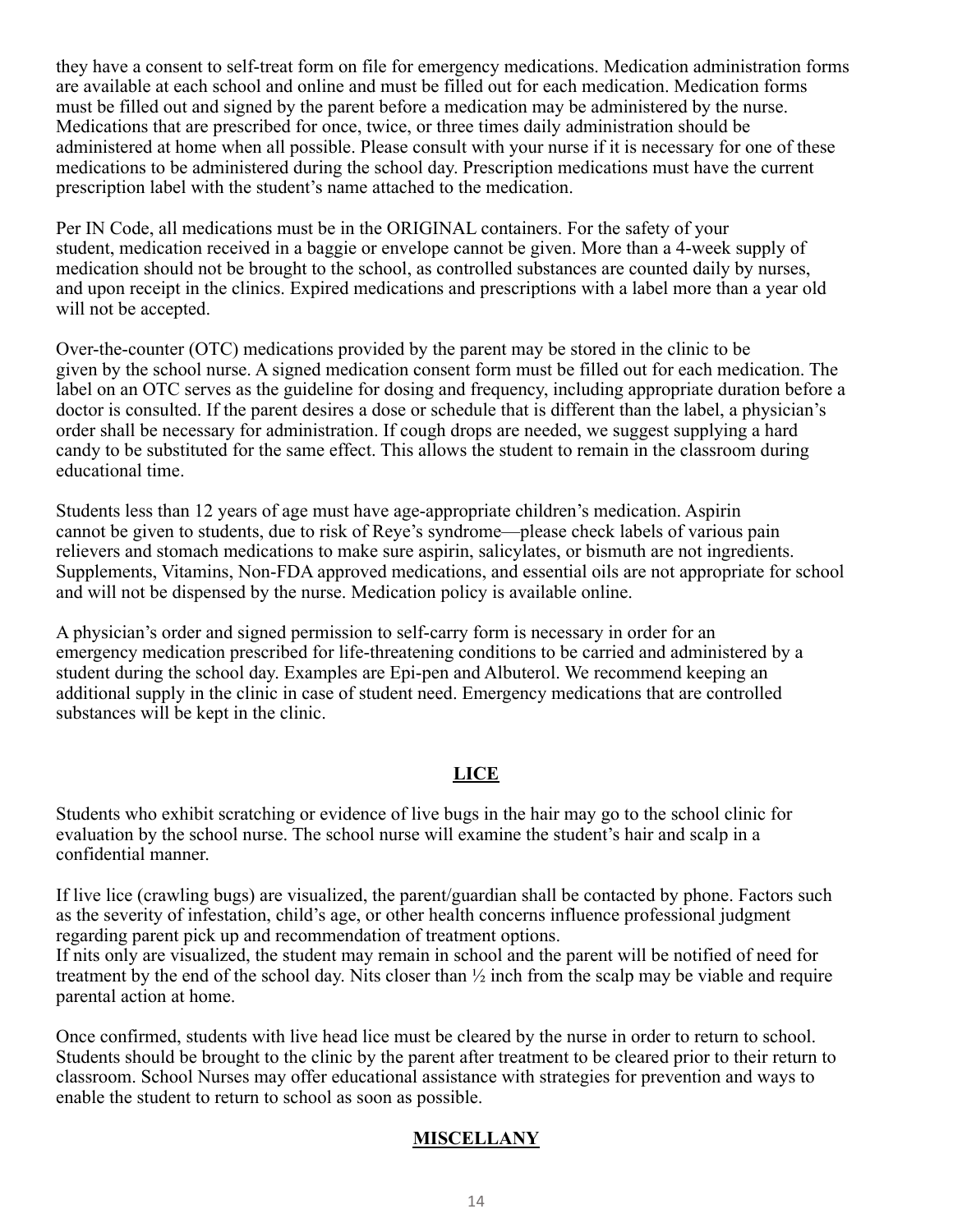In the event that Indiana Poison Control is consulted, the instructions received shall be absolutely followed by nurses/school personnel, to include emergency transport.

It is the parent's responsibility to provide any student-specific supplies that are needed on a regular basis at school. This includes dressing supplies for injuries beyond initial first aid, supplies of clothing, hygiene items, equipment/supplies/food for any type of special need, etc.

Immunization records are reviewed at the time of enrollment and throughout the school year to keep accurate compliance rates in the school. Per Indiana state law, students must be up to date with required immunizations prior to the first day of school. Parents will be informed about changes in state laws pertaining to immunizations prior to the start of each school year. All students must meet state requirements for immunizations. Students may be excluded from school if immunizations are not up to date. Please contact your building nurse for further information.

All students are expected to be independent in caring for their toileting needs, and will be given the necessary items to clean themselves in case of an accident. Parents of young students are encouraged to provide spare items in the student's backpack.

Extra clothing will be provided when available and should be laundered and returned to the school when lent out. If clothing is not available, the nurse will contact the parent to provide clothing.

Vision (grades 1, 3, 5, 8) and hearing (grades 1, 4, 7, 10) screenings take place during the year and are performed by the school professional staff, eye doctor, or health department. Referrals for follow-up are mailed to the home. Parents should make every effort to act promptly if a referral is received, as vision and hearing deficits greatly impact educational performance. The handbook shall serve as notice that screening will occur. Check buildings' calendars for specific dates.

# **BUS REGULATIONS**

# **PERMANENT BUS STOPS**

- Permanent bus stops will be established by the Franklin Township Community Schools and are subject to change by (FTCSC) Transportation Office. Bus stops will be published annually and made available to the community via the FTCSC website. Bus stops will be located on publicly serviced roadways. Buses will NOT load/unload students at businesses, parking lots, or areas deemed unsafe by the Transportation Department. Students must use the bus stop assigned to them.
- FTCSC cannot send buses into new neighborhoods under construction until buses can get through safely.
- Students and parents are required to ensure the safety of all individuals to and from the bus stop and while waiting for the bus.
- Students that do not reside in a neighborhood and reside off of a main roadway will be picked up at their driveway.
- Bus drivers are not authorized to change, edit, or add bus stops to their route. Please do not approach *the driver at the bus stop. Requests or concerns are handled by the FTCSC Transportation Office.*
- Students need to be at their scheduled bus stop at least 10-minutes prior to the time scheduled.
- Addresses must be kept updated with registration at the student's home school. Transportation cannot change addresses.

# **CUL-DE-SACS/COURTS/DEAD END ROADWAYS**

FTCSC will not allow its buses to travel down cul-de-sacs, courts, or dead end roads due to inherent risk. Exceptions are made for special needs buses.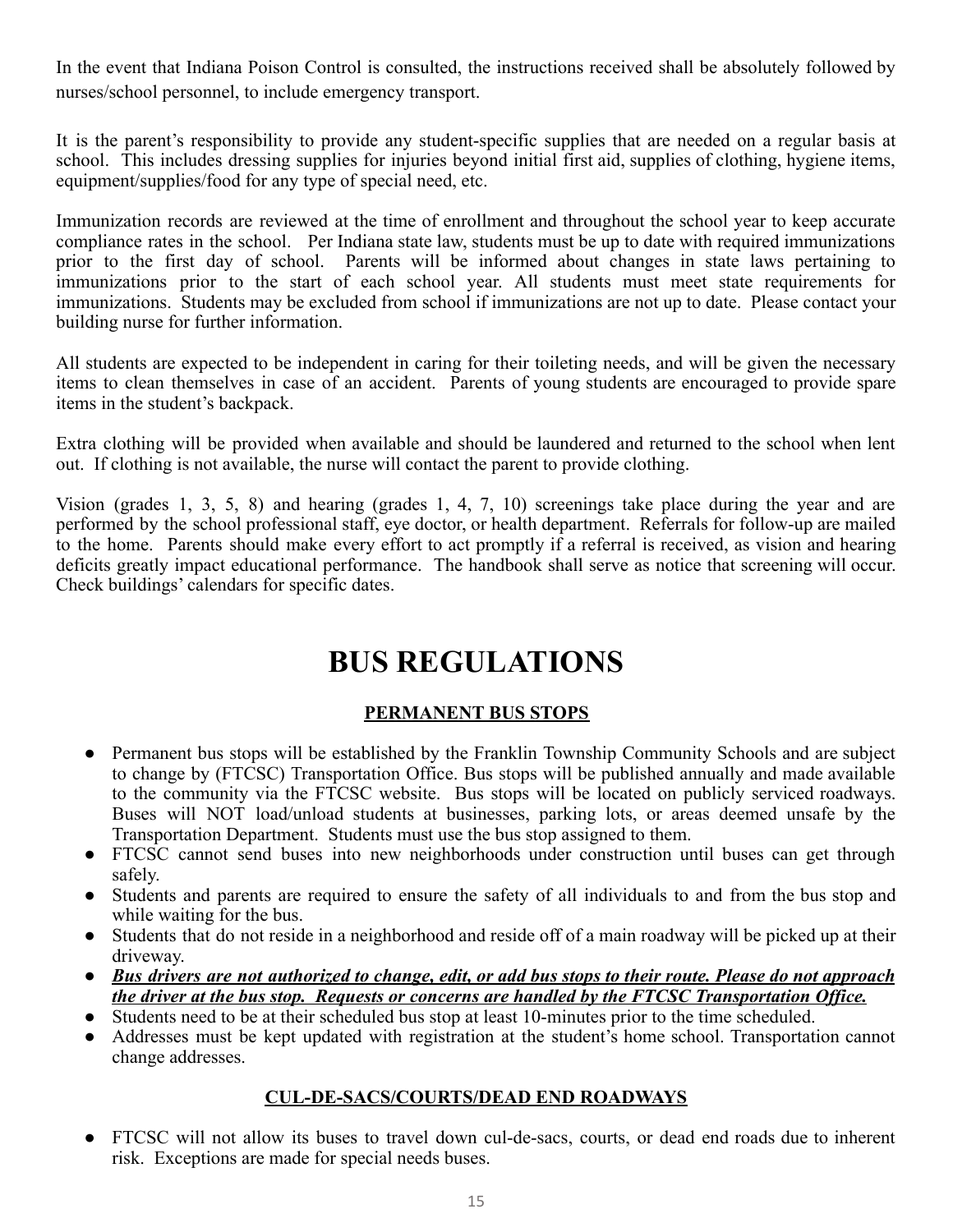Buses will not use driveways to turn around.

# **BUS ROUTES AND CHANGES**

The change must be permanent and a consistent daily pick-up or drop-off location (no variant day/week locations will be approved). In order to provide a safe and secure experience for our students, **FTCSC is unable to temporarily alter a student's scheduled stop location** and or route. This ensures that all students will be picked up and dropped off at the appropriate time and location. In addition, this allows FTCSC to maximize bus capacity and routing efficiencies. Transportation can only provide rides to and from the assigned bus stop. Please do not send notes to the school, give notes to the drivers, or contact the transportation office with requested changes as they will be unable to assist and may create confusion. Thank you for your understanding on this matter.

- Bus routes will be designed to utilize the maximum capacity rating for each bus. Routes will be designed and built for students to ride to and from their assigned stop based on their home address or daycare provider
- If you are using a daycare provider please use the **Pick-up/Drop-off Information Form,** which is available at school offices, and CTEC (Administration Office on Franklin Rd) and on our school web page. This form may be turned into the school office or faxed to the Transportation Office at  $317-803-5070$  or emailed to transportation@ftcsc.org. Changes may take up to 3-5 days to process. Parents/Guardians should have a back-up plan in place until services are altered to accommodate requests. **No changes may start until approved, authorized, and scheduled by the FTCSC transportation office**. Once the request is approved the Transportation Office will notify the bus driver and guardian of the student with the start date and routing information.
- Due to bus capacity and routing efficiencies, students will NOT be able to use multiple bus stops or day variant scheduling. We do not issue bus passes or honor requests from parents.
- There may be times routes may need to be consolidated to account for shortage of drivers or situations unforeseen by the transportation office.
- In the event the transportation department changes a bus route and the times are altered more than  $+/-10$ minutes students and parents will be notified via letter and/or email indicating the schedule changes at least 3 days prior.
- One week prior to school starting bus route information will be available on the corporation website; [www.ftcsc.org.](http://www.ftcsc.org/) Use the login and passwords provided on that page. In the event last minute changes may be made it is recommended to double check the night before school starts.
- Franklin Township CSC Transportation Facebook page will have a posting of changes along with daily notices of buses running later than 10 minutes.

# **BUS STOP ETIQUETTE**

The bus stop is considered school property. Students and parents are to respect the property where the bus stops are located. Individuals are not to damage or vandalize the property where the bus stops are located. Failure to comply may result in a loss of riding privileges.

# **LOADING AND UNLOADING SAFETY**

- **●** Students are to wait at least 10 feet away from the curb and in a straight line while waiting for the bus.
- Students that are required to cross the street must cross in front of the bus, ONLY after the driver has activated the red warning lights, stop arm, and they are indicated by the driver that it is safe to cross.
- **●** Students are NOT to cross behind the bus. Due to the severity of the safety risk, students that cross behind the bus may lose riding privileges.
- **●** Students are to be at their bus stop ready to board the bus at least 10 minutes prior to scheduled pick-up time. Students that are not at the bus stop and visible to the driver may be missed. Buses will not be sent back to retrieve students that missed the bus.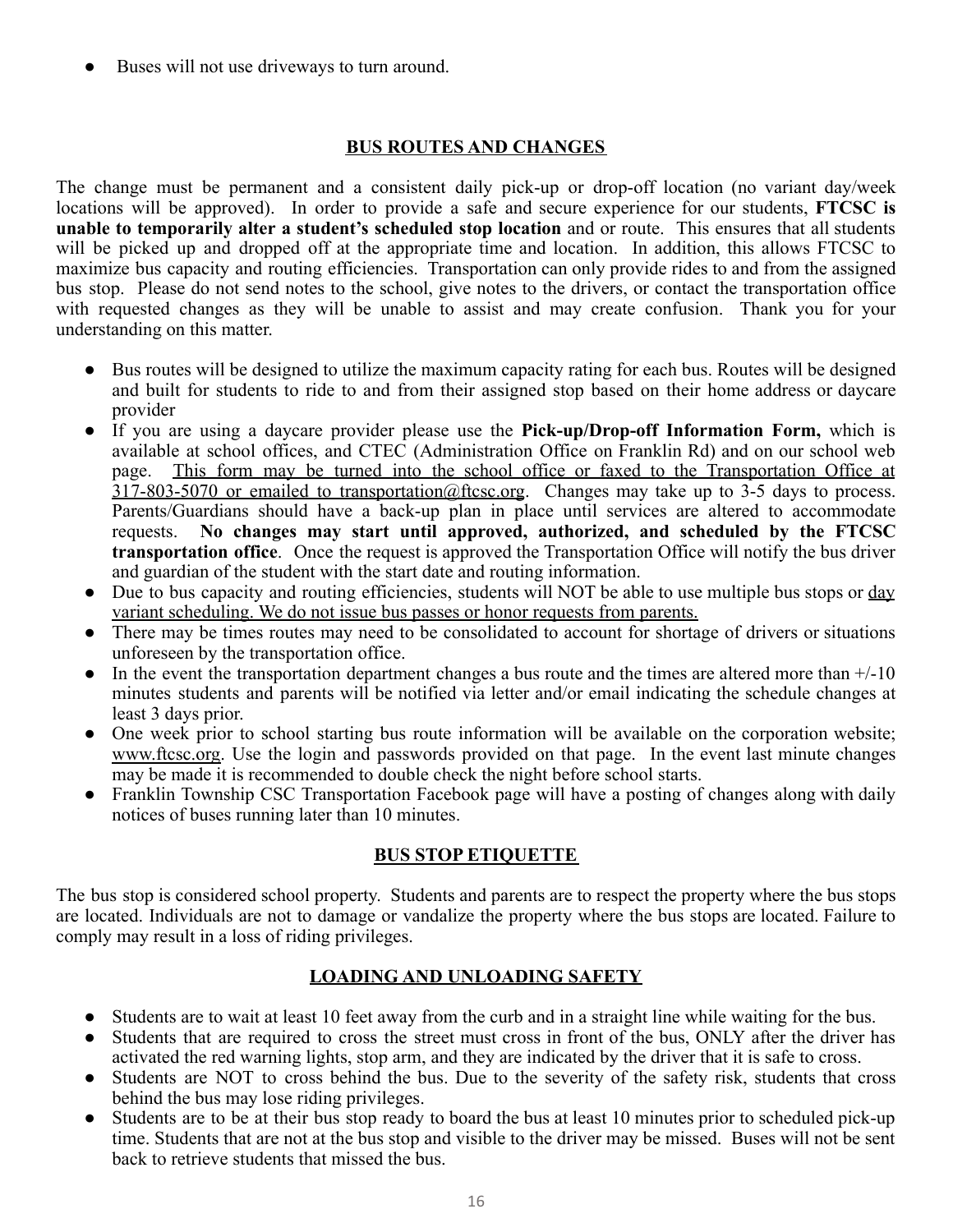- **●** If a student misses the bus they are NOT to chase, follow, or board the bus at any other location other than their assigned bus stop. Doing any one of these can be extremely dangerous and can result in serious injury or death. Students chasing buses or boarding at a different stop will receive a one-day suspension.
- **●** Students at the bus stop should not engage in any horseplay. Pushing, shoving, chasing, etc.

# **CONTACT**

In order to maintain bus routes running in an efficient and timely manner, we request that all communication be handled through the Transportation Office and not at the bus stop. In the event you need to get a hold of your child's bus driver to discuss a disciplinary concern, bus times, or items related to the bus ride please contact the Transportation Office (317-862-2314) and a message will be left for the driver.

# **BUS SAFETY DRILLS**

Throughout the school year students will participate in bus safety drills. The dates will be posted online. This program is to help assist students in the education process of understanding their role and what to do in the event the bus needs to be evacuated.

- Students will be taught how to evacuate, where to evacuate, and how the emergency exits operate.
- Students shall dress accordingly on these dates as they will be evacuating out of the bus through the front, middle, or rear exits.

# **CARRY-ON ITEMS**

Carry-on items must fit the following criteria:

- Fit on top of student's lap
- Sit below the lower window level
- Are not to interfere with other students sitting in their seat.
- Must keep the aisle and emergency exits clear; per state law.
- Students are not to bring toys, speakers, collectible cards, laser pointers, balloons, or other distracting items to school or onto the bus. Headphones must be used when listening to music on an electronic device. Students must have one ear uncovered to hear info from the bus driver. Any items needed for a school project, etc. should be kept in the students' back pack. Items that do not fit in the backpack or do not meet the above criteria, may not be transported. FTCSC is not responsible for loss, damage or theft of electronic devices or other items brought onto the bus. Drivers may have additional policies per their own discretion. Videos and photos are NOT to be taken on FTCSC buses.

# **BUS RULES**

The bus is an extension of the school therefore students are expected to follow the same rules that apply in a classroom. In addition, students are expected to follow the Bus Discipline Plan listed below: Failure to follow the Bus Discipline Plan may result in a loss of bus riding privileges:

# **EXPECTATIONS FOR RIDING A FTCSC BUS**:

- Follow directions first time given
- Treat other riders with respect and consideration to safety
- Be at the designated stop prior to the bus arrival
- Go straight to the assigned seat and remain seated while the bus is in motion (use seatbelt if applicable).
- Keep all items in a bag that is small enough to be held in the lap. All items must be maintained in the space of your child's seat and may not be in the aisle or impede into the space of others.
- If allowed at your school electronic devices, food, gum or drinks are to be kept in the backpack.
- Be responsible for your belongings; items that could be lost, damaged or stolen are not the responsibility of FTCSC.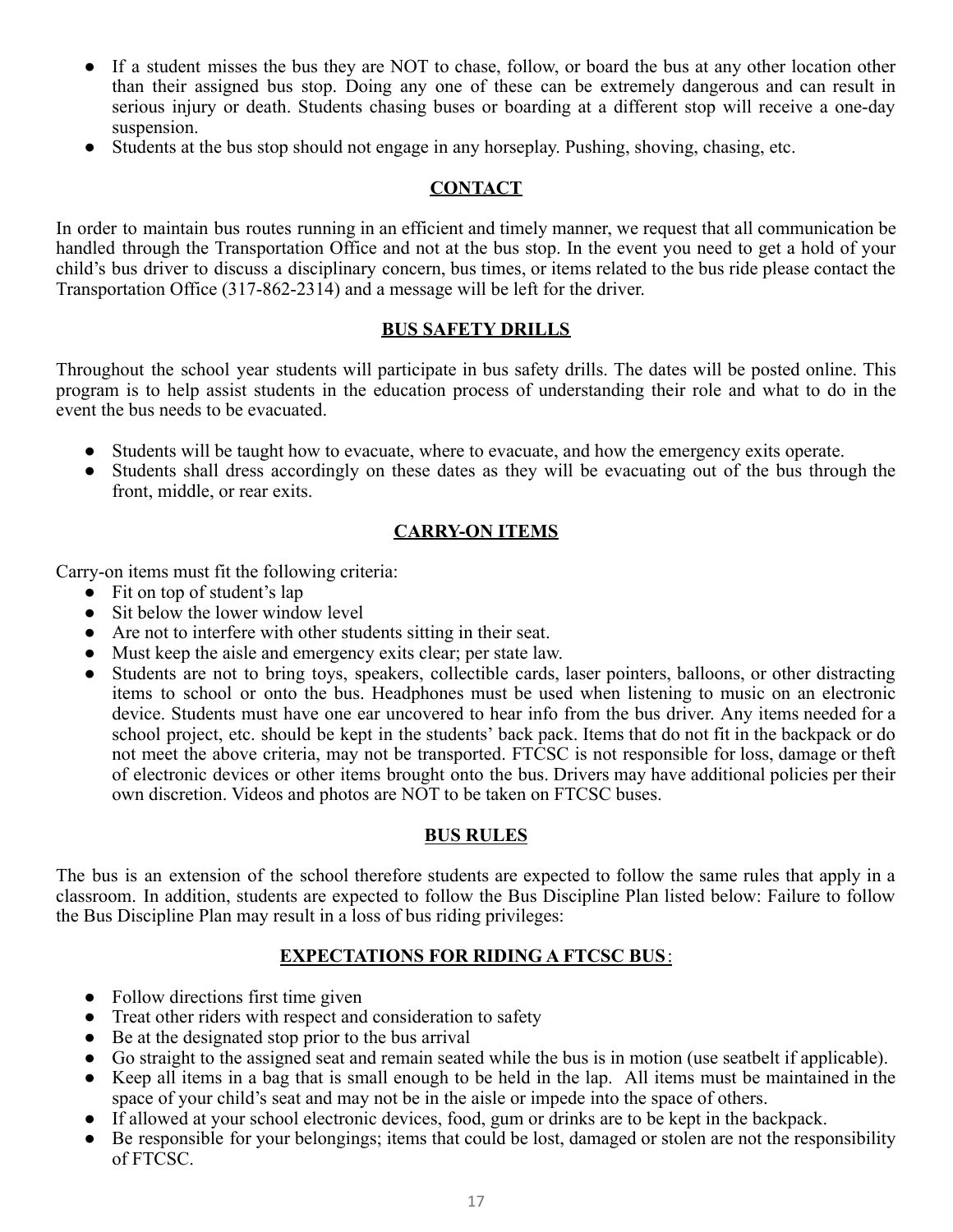- Ask before putting windows down.
- Keep your hands, feet and objects to yourself and inside the bus.
- Use kind words and talk with appropriate voice levels.

# **INFRACTIONS THAT WILL RESULT IN IMMEDIATE SUSPENSION FROM THE BUS:**

- Verbal or physical abuse of students or staff
- Destruction or vandalism
- Possession of sprays, combustibles, tobacco, e-cigarettes/vapes alcohol, drugs or weapons (guns, knives, lighters, etc.)

# **Bus Discipline Action Plan**

Please be aware that the following is just a guideline. Serious infraction may dictate a more severe action. When able, the driver will verbally warn the student and or move seats. After that the driver is instructed to follow the discipline plan as outlined:

- 1. WARNING: No time off the bus Form sent home for parent awareness only<br>2. FIRST ACTION: One day off the bus- Form sent home
- FIRST ACTION: One day off the bus- Form sent home
- 3. SECOND ACTION: 3-10 days off the bus Form sent home
- 4. THIRD ACTION: Up to remainder of the school year off the bus Form sent home

Any Form sent home will have two sheets. The white copy is for the parent/guardian to keep. **The yellow requires a parent/guardian signature and is your child's pass to get back on the bus.** This ensures the Transportation Department and school that you are aware of the incident. **FTCSC staff will use all means possible to investigate discipline complaints. Video viewing is done by FTCSC transportation staff and building principals/deans. However, to protect the privacy for ALL FTCSC students we do not allow parents to view video**.

Parents may contact the Transportation Office at (317) 862-2314 with any transportation concerns

# **STAR EXPRESS CHILD NUTRITION MEAL PROGRAM**

Go to: https://ftcsc.org/nutrition-department and http://www.ftcsc.nutrislice.com to find a more complete list of what your Child Nutrition program is doing for your students. Also available: menus, meal prices, nutritional data and requirements, payment options, charge procedure, allergy management, free & reduced meal application, Summer Servings, wellness policy, and contact information.

As a result of the USDA Nutrition Standards for the National School Lunch, five meal components are offered daily with a variety of choices in each category. Of those five components (Meat/meat alternative, grain/bread, fruit, vegetable, and milk), the students must choose at least 3 different components. Each student is required to take either a fruit or vegetable serving as part of the reimbursable meal and may take up to two fruits and/or two vegetables as part of their meal. Star Express offers breakfast daily and provides a variety of entrees that are whole grain-rich and packed with essential vitamins and minerals needed for everyday function. Four food items from 3 meal components are offered each day at breakfast. Of those four food items (Meat/meat alternative, grain/bread, fruit, and milk), the students must choose at least 3 different items. Each student is required to take the fruit or juice serving as part of the reimbursable meal.

Federal regulations require that meals are priced as a unit and no reduction is given if a student takes less than the offered items. Students are encouraged to take all of the items offered. In addition, a la carte items are available for purchase.

The Child Nutrition department uses a computerized meal payment system. The district uses multiple options for student meal checkout including but not limited to; pin numbers, barcode scanners, class rosters, and biometrics. The system allows a student to make payments into his/her own personal account. Prepayments for meals are encouraged to reduce the need for frequent deposits and daily cash handling; however, he/she may still pay cash daily. Either cash or checks will be accepted for deposit. In addition, online payments can be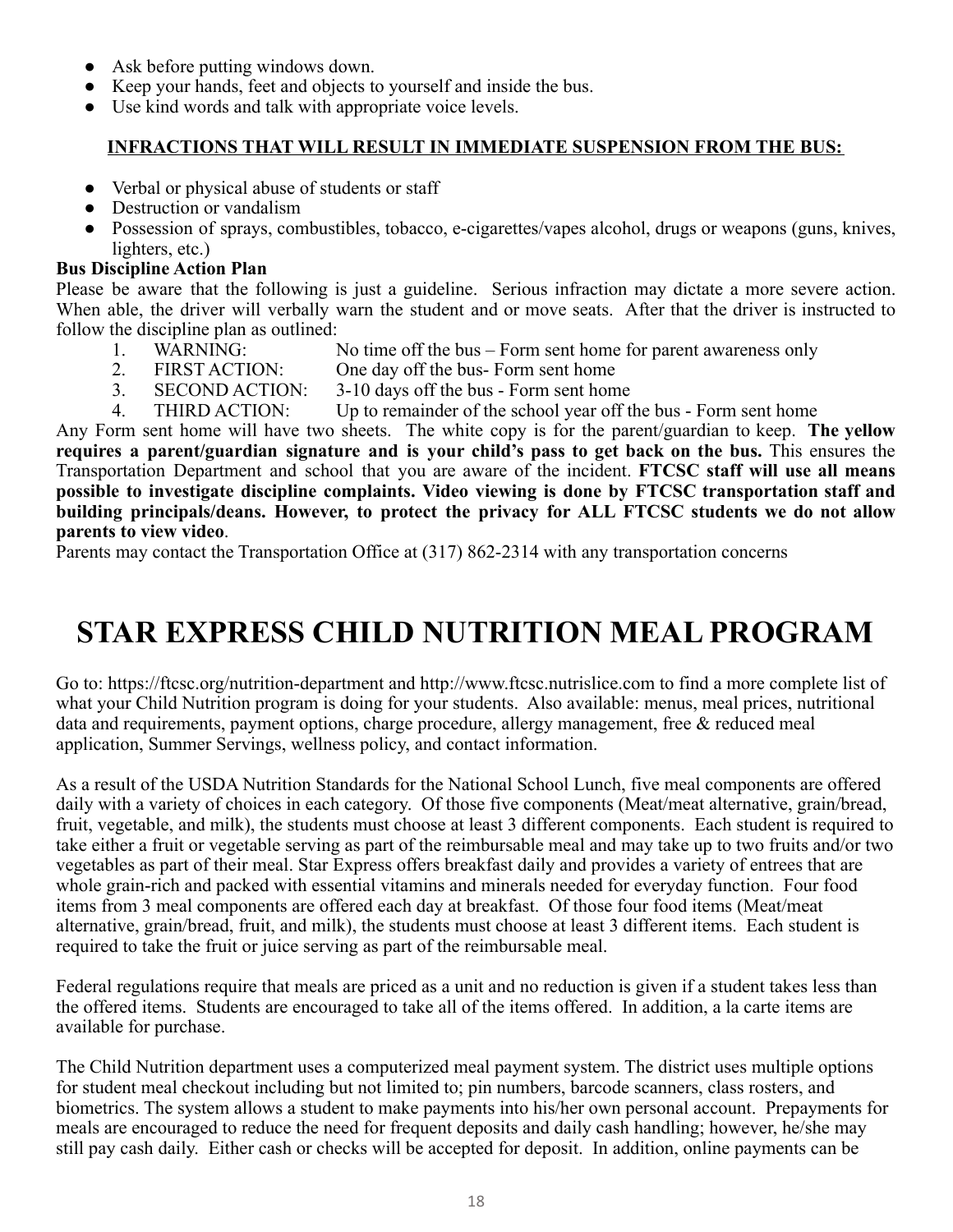made through EZSchoolPay.com with a debit or credit card. EZSchoolPay is accessible through the district website. An account balance cannot be shared by different children in the same household. Money in a student's account may be used for complete meals and a la carte sales. The system allows one student meal for breakfast and one for lunch. All other purchases will be charged at a la carte pricing.

If a household chooses not to use EZSchoolPay, students paying by check/cash may drop off their deposit to the main office dropbox or to the Child Nutrition office by 9 a.m. Elementary students are to bring checks or cash in an envelope marked with the child's name and teacher's name on it and submit it to the classroom teacher each morning. Deposits are also accepted on the line. We request that you write the child's name on checks. Checks should be made payable to Franklin Township Food Service (FTFS). In order to expedite the line speed, a "no cash back policy" has been implemented at all schools. Any remaining cash paid at the register will go into the student's account instead of refunding it to them.

Eligible students may qualify for free or reduced-price meals. Applications are available online at the Franklin Township Community School Corporation Child Nutrition website. Applications need to be completed annually for each school year.

Students may charge a full reimbursable meal (entrée, up to two fruits and/or two vegetables and a milk). Charges are not permitted for a la carte items.

Students/Parents are informed of low account balances by three different methods: (1) Verbal reminders from the cashier, (2) Text and Email reminders sent home bi-weekly, (3) Parents can sign up with EZSchoolPay to receive low balance reminders, free of charge. Utilizing EZSchoolPay is highly encouraged by the Child Nutrition department. Parents/Guardians are responsible for the maintenance of their students' accounts. At the end of each semester, any account that is greater than  $(-\$20.00)$  will be sent to RMP Credit for collections. Funds remaining in the students' meal account at the end of the school year will be applied to the students' balance for the next school year.

Inactive accounts (withdrawn or graduated students) are eligible for refunds with a written request to the Child Nutrition department or by submitting the request via the form on the Child Nutrition department's web page. The request must be submitted 30 days after the end of the school year, or 30 days after the date the student leaves the district.

If your student has a diet restriction/food allergy that requires monitoring, please contact your school's Community Health Network RN. The district procedure can be found at: https://ftcsc.org/health-services/forms

If you have any questions regarding the meal program, please contact the Star Express manager and/or visit our website:

> https://www.ftcsc.org/nutrition-department http://ftcsc.nutrislice.com (web-based menus) email: StarExpress@ftcsc.org Follow us on Facebook and Twitter! @ FTStarExpress

# **CAFETERIA**

1. Students may bring a lunch from home, but all students MUST eat in the cafeteria unless authorized by a teacher or administrator.

2. Students are to enter by the cafeteria doors and proceed immediately to a seat or lunch line. Students will be released by a cafeteria supervisor to ensure an orderly transition in and out of the cafeteria.

3. After students' finish lunch they should return their tray and any cartons, napkins, straws, wrappers or other papers to their proper disposal areas when directed to do so. Students should leave the area at the table clean and tidy, ready for the next student.

4. No food or drink is to be taken from the cafeteria. Students should never play with, or throw food items.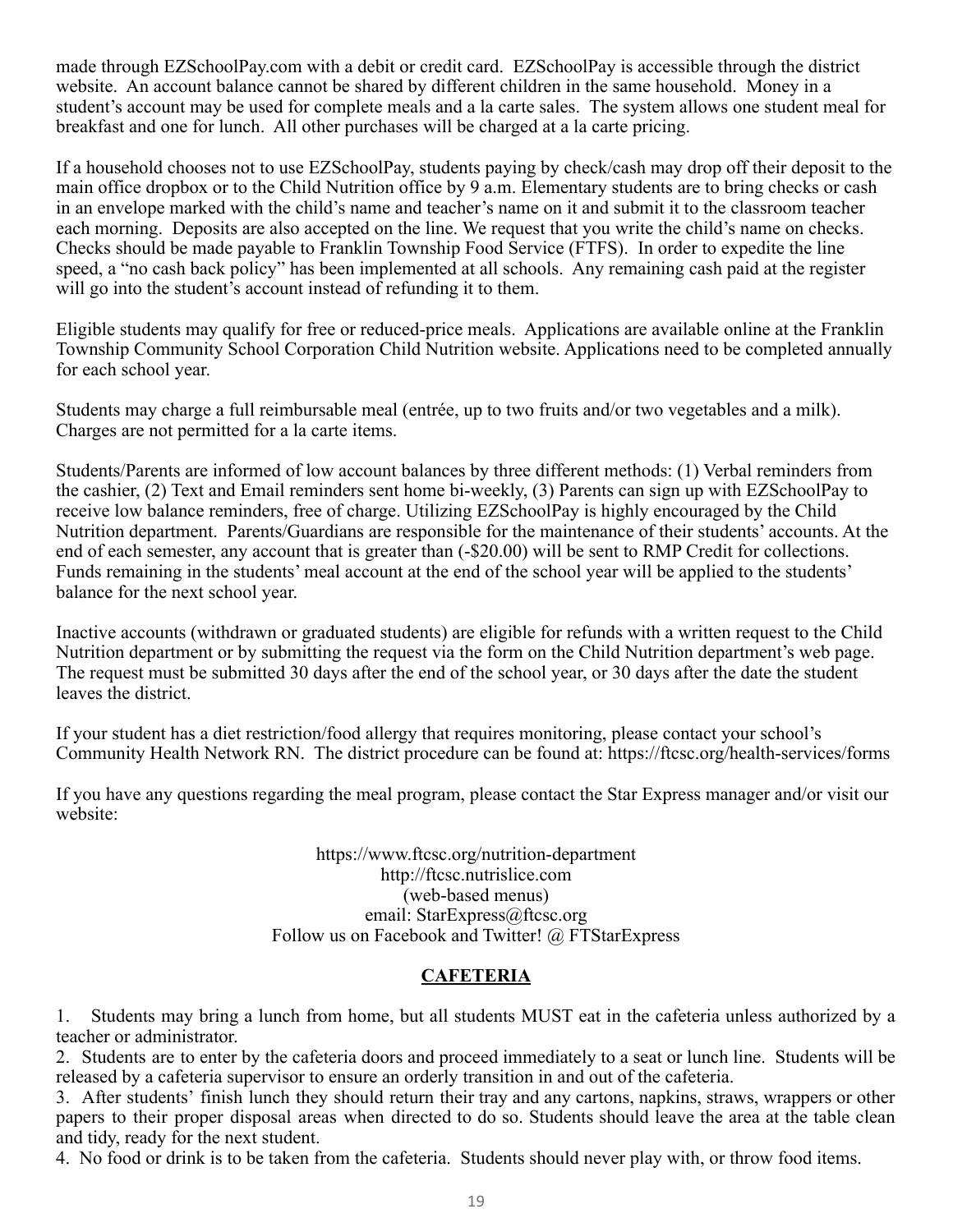- 5. Arrangements can be made to go to the restroom during the lunch period.
- 6. Students should be courteous to cafeteria personnel, teachers, and other students.
- 7. Students that do not meet behavioral expectations may be removed to another setting outside of the cafeteria.

# **AID FOR QUALIFIED FAMILIES FOR BOOK RENTAL, FEE AND FREE OR REDUCED PRICE LUNCHES**

Indiana Code, Section 20-8.1-3.28 provides that parents of a child or children who do not have sufficient means to furnish their child with books and instructional fees shall have such rental fees supplied by the school corporation and the school corporation will secure reimbursement for the same from the state.

- Additional information and applications for aid will be available at registration (on book rental day) or in the office. In the operation of these procedures, no child shall be discriminated against because of race, sex, color or national origin.
- The superintendent's office has a copy of the complete policy, which may be reviewed by any interested party.

# **BOOK RENTALAND STUDENT FEES**

A student's Textbook Rental & Fees are determined by the course in which they are enrolled. Textbook rental money must be paid in full within the first two weeks of school. All parents and legal guardians are financially responsible for textbook rental fees and any charges the school may assess for but not limited to lost books, cafeteria fees, library books, extracurricular activities and fundraising. Parents and legal guardians are also responsible for all reasonable costs of the collection of this account, which may include but not limited to, late fees, client collection fees, collection agency fees, reasonable attorney fees and court costs on any outstanding balances.

Students who enroll during the first and third grading periods will be charged total book fees. Students who enroll during the second and fourth grading periods will be charged a prorated amount for rented textbooks. Workbooks, lab fees, consumables, activities fees, gym suits, industrial art kits and business practice kits will be full price.

Students who withdraw during the first and third grading periods will be refunded one-half of their book rental. Fees for consumables, activity fees, workbooks, industrial arts kits, business practice sets, lab fees and gym suits will not be refunded. No refunds will be given to students who withdraw during the second and fourth grading periods.

Schedule changes made after fees are collected will be due within five working days of the change. If a credit is due in the amount of \$10 and under, that amount will be applied to second semester fees. Amounts over \$10 will be refunded by check and mailed to a parent or guardian. A student who drops a class during the second and fourth grading periods will not receive a refund for the class.

# **TECHNOLOGY AND STUDENT INFORMATION**

# **MEDIA REQUESTS FOR STUDENT PHOTOS AND NAMES**

The Franklin Township Community School Corporation is often asked by local newspapers, television stations, and web news sites to supply photographs and names of students involved in a variety of activities, clubs, and special events. We release this information to those outlets unless a refusal is on file for the current school year. You have the right to request that the school not disclose any or all information. If you do not wish for your child's name and/or identifying information or photo to appear in any school or school related publication or announcement, please notify your child's principal in writing within 14 days of the start of the school year or within 14 days of enrolling your child. If submitted after the first 14 days of school or enrollment the school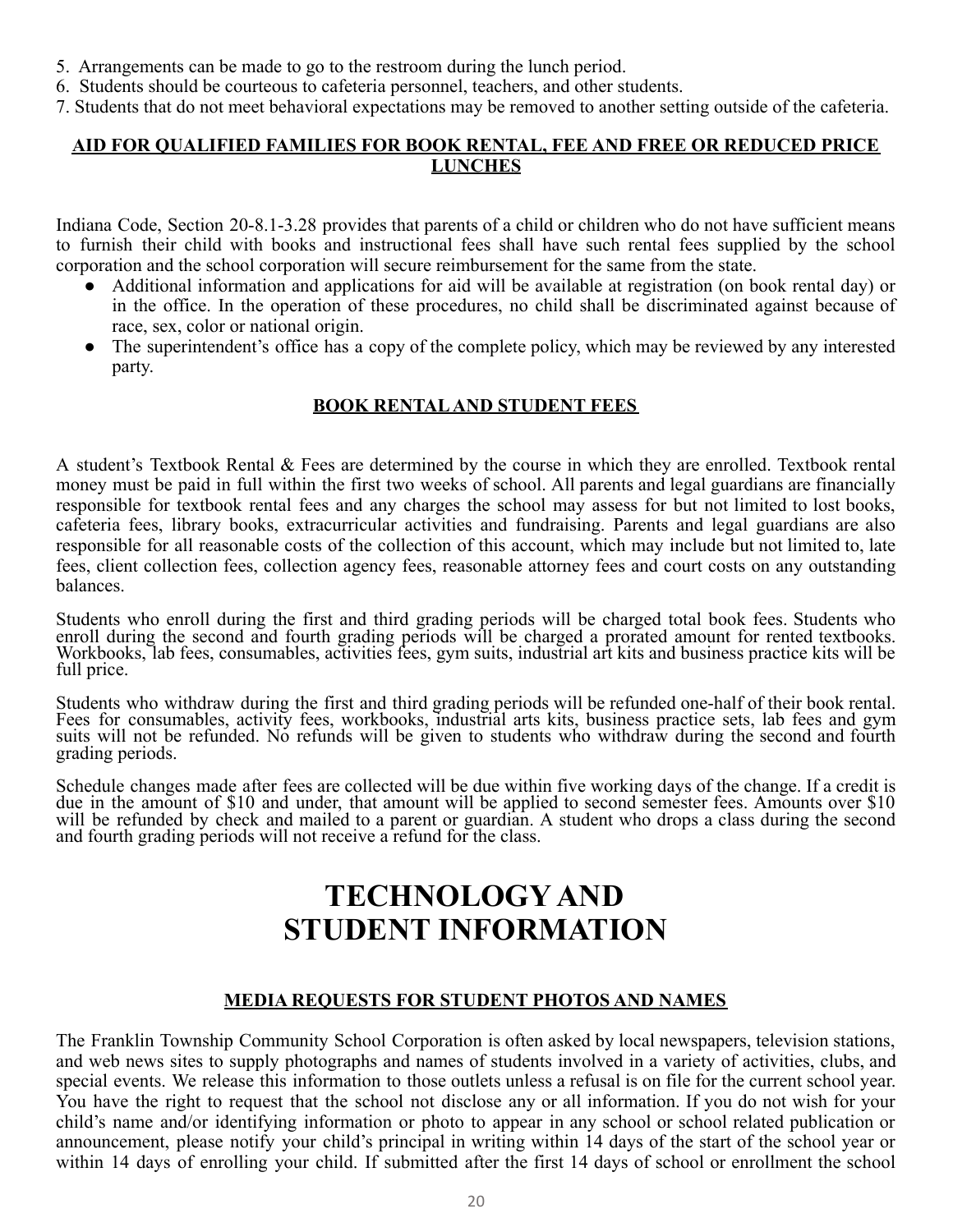will make an effort to withhold publications, but no guarantees will be made due to productions that may have occurred prior to the request.

PARENTS: We respectfully ask that you refrain from using your camera or smart phones to take pictures of children other than your own while at school or at school related functions. We like to respect the privacy of all of our students and families.

#### **INTERNET, TELECOMMUNICATIONS AND E-MAIL**

We are pleased to offer the students of Franklin Township access to the Internet and other secure telecommunication services. Access to the Internet will enable students to explore thousands of libraries, bulletin boards, and other computer networks for educational purposes. Families should be warned that some material accessible via the Internet may not be appropriate for students' use. We understand the risk involved but believe the benefits to students in the form of information and opportunities for collaborations exceed any disadvantages. We will work to educate our students on appropriate use of the network. However, it is ultimately parents and/or guardians of minors who are responsible for seeing and conveying the standard their children should follow when using media and information services.

#### **STUDENT RESPONSIBLE USE POLICY**

We seek to provide a productive and positive learning environment for our students. An increasing part of this environment includes technology. Students agree to read and follow all guidelines set forth in the board-approved student responsible use policy (RUP). The most current version is available on the FTCSC Information Technology website located at [https://ftcsc.org/knowledge-base/a300](https://ftcsc.org/knowledge-base/a300/)

# **DISCIPLINE**

The Board believes that the education of each student can be achieved only in an orderly and disciplined environment. The superintendent shall establish reasonable rules and regulations for student behavior that promote the attainment of educational goals set by the Board. The superintendent shall make these written rules and regulations available to students and parents at least annually. When students choose to conduct themselves in such a way that they are in violation of established rules and regulations they shall be disciplined in an appropriate manner.

The superintendent shall establish, implement, and support discipline procedures appropriate to the age and the misconduct of the student. These procedures shall also include a process whereby a principal may remove such students from school and at the time insure that these students' rights to due process are not violated.

#### **FCHS DISCIPLINE PHILOSOPHY**

A major purpose at Franklin Central High School is to establish a climate in which all students are able to learn with a minimum of disruption and interference; consequently, all students at Franklin Central High School are expected to behave in a way that does not disrupt or interfere with the education of fellow students. The guidelines for student conduct contained in this handbook have been established to set a standard of student behavior, which will allow our school to accomplish, with maximum effectiveness, its primary purpose—the provision of the best educational opportunity for each student.

Administrative decisions in disciplinary matters will reflect the laws of the State of Indiana and the student behavior codes established by Franklin Central High School. The seriousness of the offense committed by each student and the degree to which the offense interferes with the educational function and purposes of the school will determine the type of disciplinary remedy, which is applied.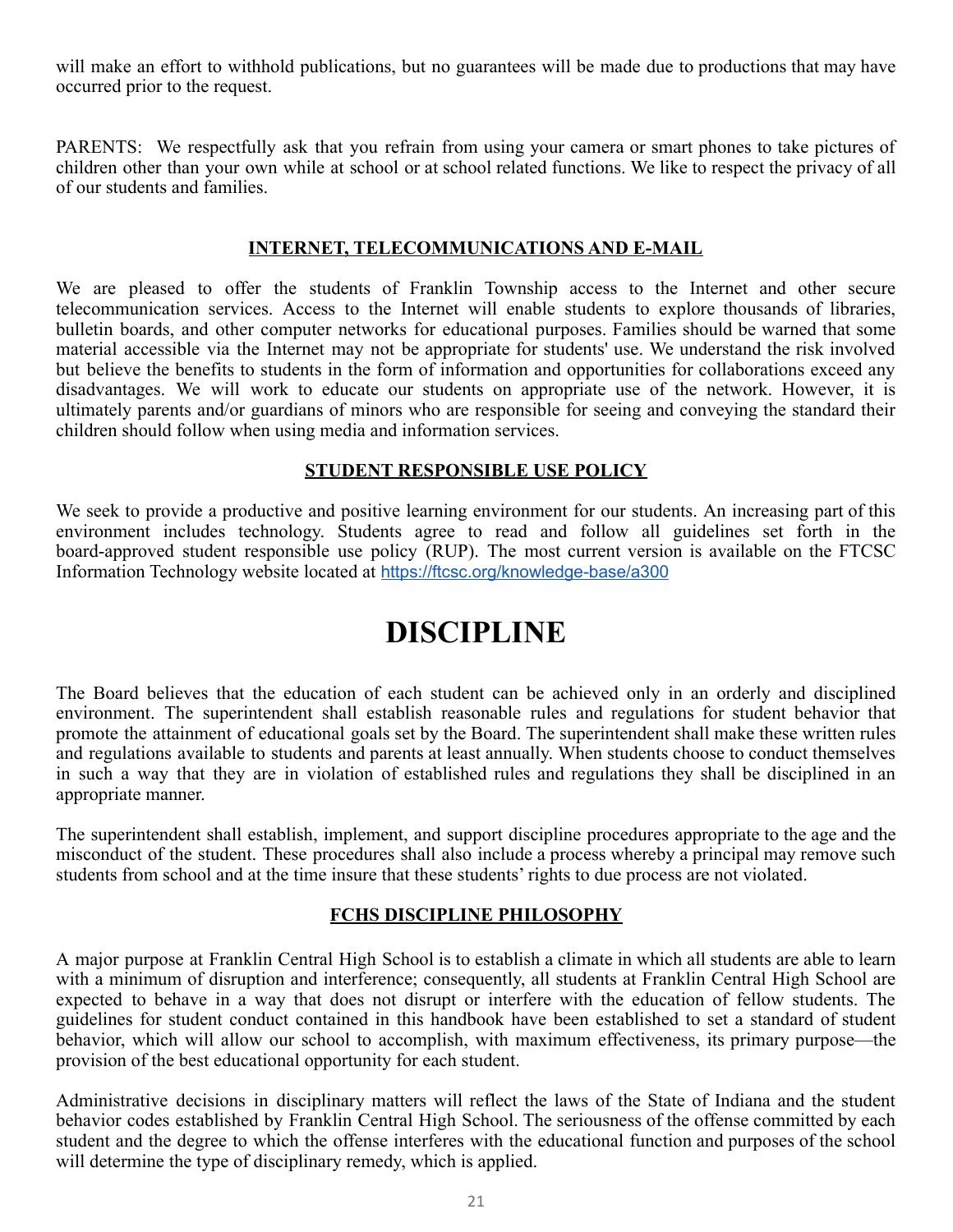The jurisdiction of Franklin Central High School to enforce these codes and guidelines extends to any activity for which Franklin Central High School is responsible, whenever and wherever it occurs. Students are also subject to this jurisdiction while traveling to and from any school-related activity, whatever the form of transportation may be.

# **FRANKLIN CENTRAL HIGH SCHOOL'S EXPECTATIONS**

In order for each Franklin Central student to have a clear understanding of what is or is not expected from him or her, the following guidelines for student behavior are outlined. For each offense there will be disciplinary action taken which may include suspension or expulsion from school. Withholding of information concerning student(s) infractions is a violation of this code. The administration will determine the severity of disciplinary actions to be taken for any offense.

# **WHERE?**

The following infractions could take place:

- A. In the school building or on its grounds
- B. Traveling to or from school
- C. Off school grounds at a school function
- D. Traveling to or from a school function

# **WHEN?**

The following infractions could take place:

- A. Before, during, or after school
- B. Before, during, or after any school function
- C. Any time at school
- D. Before, during, or after school or school function, riding a bus<br>E. Before, during or after school or school function, riding in a ca
- Before, during, or after school or school function, riding in a car

# **WHAT?**

1. **WEAPONS** - In Possession of, Transmitting, Selling and/or using Weapons; Being with someone who has, transmits, sells or uses a weapon; or Knowledge of Deadly or Dangerous Weapons...for example:

- A. Knife
- B. Blackjack
- C. Gun
- D. Toy Gun
- E. Water gun of any type
- F. Pellet Gun<br>G. BB Gun
- BB Gun
- H. Bullets
- I. Brass Knuckles
- J. Mace/Pepper Spray
- K. Any chemical spray propellant

Because the FTCSC believes that students, staff members, and visitors are entitled to function in a safe school environment, students are required to report knowledge of deadly or dangerous weapons or threats of violence to the school administration. Failure to report such knowledge is a violation of this code.

2. **THEFT / VANDALISM** - Breaking into belongings, stealing from, or vandalizing any property or aiding or assisting another student in breaking into belongings, stealing from, or vandalizing any property belonging to students, teachers, administrators, substitute teachers, student teachers, guests in the building, security people, support staff, any vehicle, school grounds, or the school itself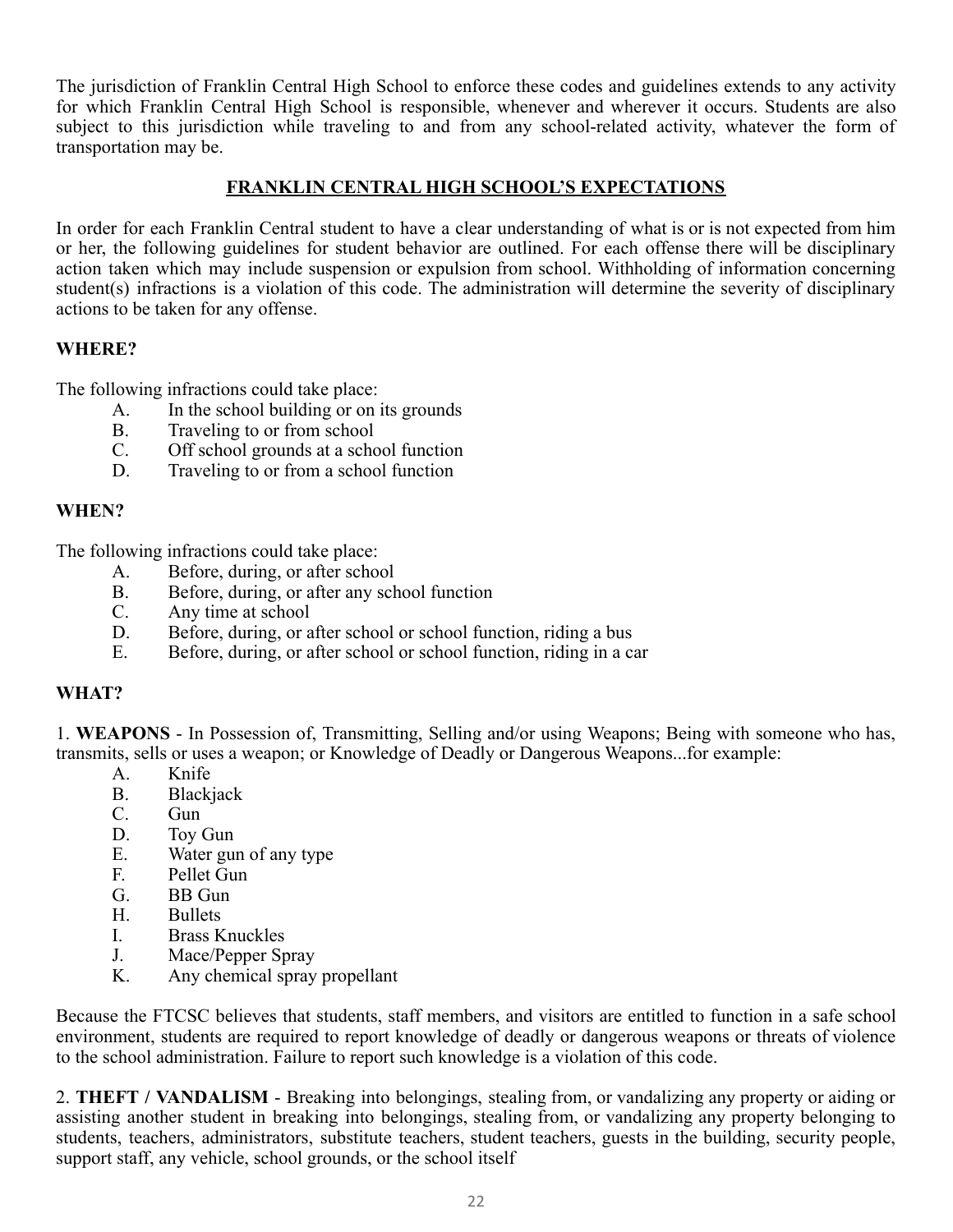- A. Stealing
- B. Destroying
- C. Defacing
- D. Writing on
- E. Painting on
- F. Carving on
- G. Breaking
- H. Damaging
- I. Tearing
- J. Burning
- K. Using bodily waste inappropriately
- L. Being a lookout for offenders
- M. Misusing
- N. Helping someone in any way to do these things

**3. DRUG / ALCOHOL** -Possessing, Transmitting, Being under the Influence of or Withholding Information

about:

- A. Marijuana
- B. Alcoholic beverage
- C. Someone else's prescription medication
- D. Non-prescription drugs, unless properly authorized.
- E. Narcotics
- F. Amphetamine
- G. Hallucinogen
- H. Inhalant
- I. Barbiturate
- J. Intoxicant of any kind<br>K. Lighters or matches
- Lighters or matches
- L. Paraphernalia for drugs or tobacco
- M. Any other substance that is controlled/illegal, or represented to be N. Improper use of prescription drug
- Improper use of prescription drug

Withholding of information about student(s) possession, use and/or transmission of drugs, alcohol, paraphernalia, and look-alikes is a violation of this code.

4. **TOBACCO** - Possession/use of smoking materials, tobacco products or vaporizers (i.e. cigarettes, chewing tobacco, lighters, electronic cigarettes, nicotine, or other vaporizer paraphernalia, etc.).

5. **FIGHTING** - Fighting: Engaging in a physical contest or struggle with one or more persons, in the course of which punches are thrown or any part of the body is used either aggressively or in retaliation for the purpose of restraining or inflicting injury or pain upon another. The definition of self-defense per Franklin Township Community School Corporation is a reasonable and non-aggressive way to defend oneself against an aggressor.

6. **BULLYING** - Franklin Township Community School Corporation prohibits bullying in all forms. Students who commit any acts of bullying are subject to discipline including but not limited to suspension, expulsion, arrest and/or prosecution. "Bullying" is defined as overt, unwanted, repeated acts or gestures, including verbal or written communications or images transmitted in any manner (including digitally or electronically); physical acts committed; aggression; or any other behaviors committed by a student or group of students against another student with the intent to harass, ridicule, humiliate, intimidate, or harm the targeted student, creating for the targeted student an objectively hostile school environment that:

- A. places the targeted student in reasonable fear of harm to his or her person or property;
- B. has a substantially detrimental effect on the targeted student's physical or mental health;
- C. has the effect of substantially interfering with the targeted student's academic performance; or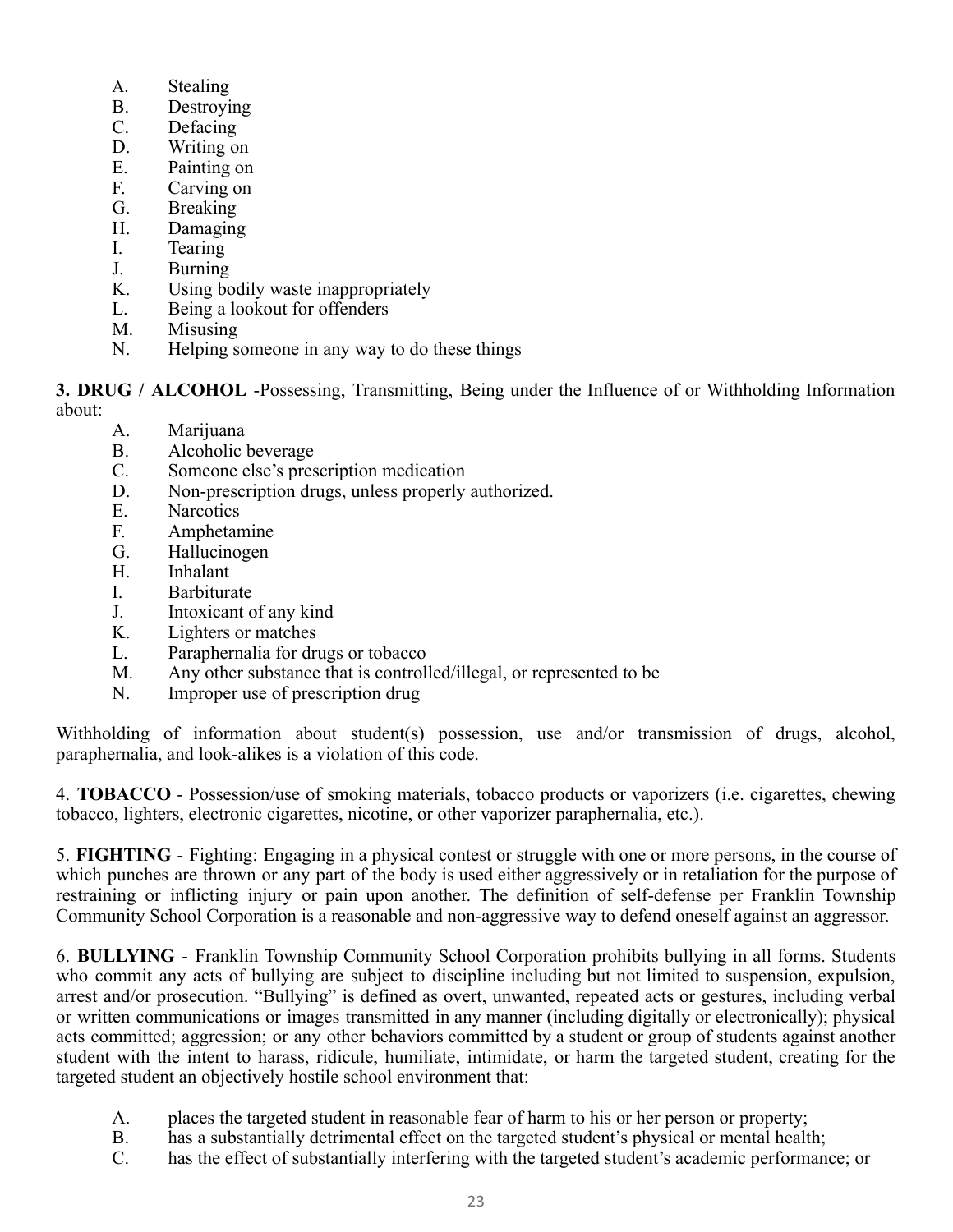D. has the effect of substantially interfering with the targeted student's ability to participate in or benefit from the services, activities or privileges provided by the school.

**Reporting**: Anyone who believes that a student has possibly been or is the victim of bullying is encouraged to immediately report the situation to an appropriate staff member such as a teacher, school counselor, or administrator (including the Corporation Lead Administrator). All staff, volunteers and contracted service providers who observe or receive a report of suspected bullying shall notify a designated school administrator in charge of receiving reports of suspected bullying within the same day. If a staff member does not know who to make a report to, he or she should report directly to the building principal or Corporation Lead Administrator. Bullying reports to the Department of Child Services and/or law enforcement must be made as required by law, such as when a staff member believes that a student is the victim of abuse or neglect. Any person who makes a report of bullying and requests to remain anonymous will not be personally identified as the reporter or complainant to the extent permitted by law. The Corporation will act appropriately to discipline staff members, volunteers, or contracted service providers who receive a report of bullying and fail to initiate or conduct an investigation of a bullying incident and for persons who falsely report an incident of bullying. The Corporation will act appropriately to discipline students, staff members, visitors or volunteers who make false reports of bullying.

7. **INTIMIDATION / HARASSMENT** (Student/Staff) - Placing another person in fear of physical harm through actions or words.

8. **GROSS INSUBORDINATION / DEFIANCE** - Continued refusal to obey a teacher's or staff member's order or direction in an emotionally charged or volatile situation, or involving the safety of people. Failure to comply with a reasonable request may be considered gross insubordination.

9. **INTERNET ABUSE / TAMPERING WITH COMPUTERS** - Any misuse or abuse of telecommunications privileges, including but not limited to acceptable use privileges, access, etiquette, security, disk use, and vandalism determined by the Internet use committee; using a device in any manner other than its intended educational purpose.

10. **BATTERY** - The act of touching another person in a rude, insolent or angry manner, which could potentially result in injury.

11. **VERBAL/RACIAL ABUSE** (STUDENT) - The use of foul, lewd, or offensive language or gesture against a student.

12. **VERBAL/RACIAL ABUSE** (STAFF) - The use of foul, lewd, threatening, offensive language, or gestures against a staff member/adult.

13. **SEXUAL HARASSMENT** - Unwelcome sexual advances, requests for sexual favors, and any other inappropriate verbal or physical conduct of a sexual nature when made by any student to another student.

14. **IMPROPER SEXUAL CONDUCT** - Engaging in improper sexual conduct, making improper sexual advances or contact, either with part of the body or with an object. Also, sending, sharing, viewing, or possessing pictures, text messages, emails, or other material of a sexual nature in electronic or any other form, including the contents of a cell phone or other electronic device.

15. **FAILURE TO COMPLY** - Failing to comply with school personnel when under school jurisdiction.

- A. Disruption of class
- B. Noise
- C. Disrespect
- D. Defying
- E. Threatening
- F. Ignoring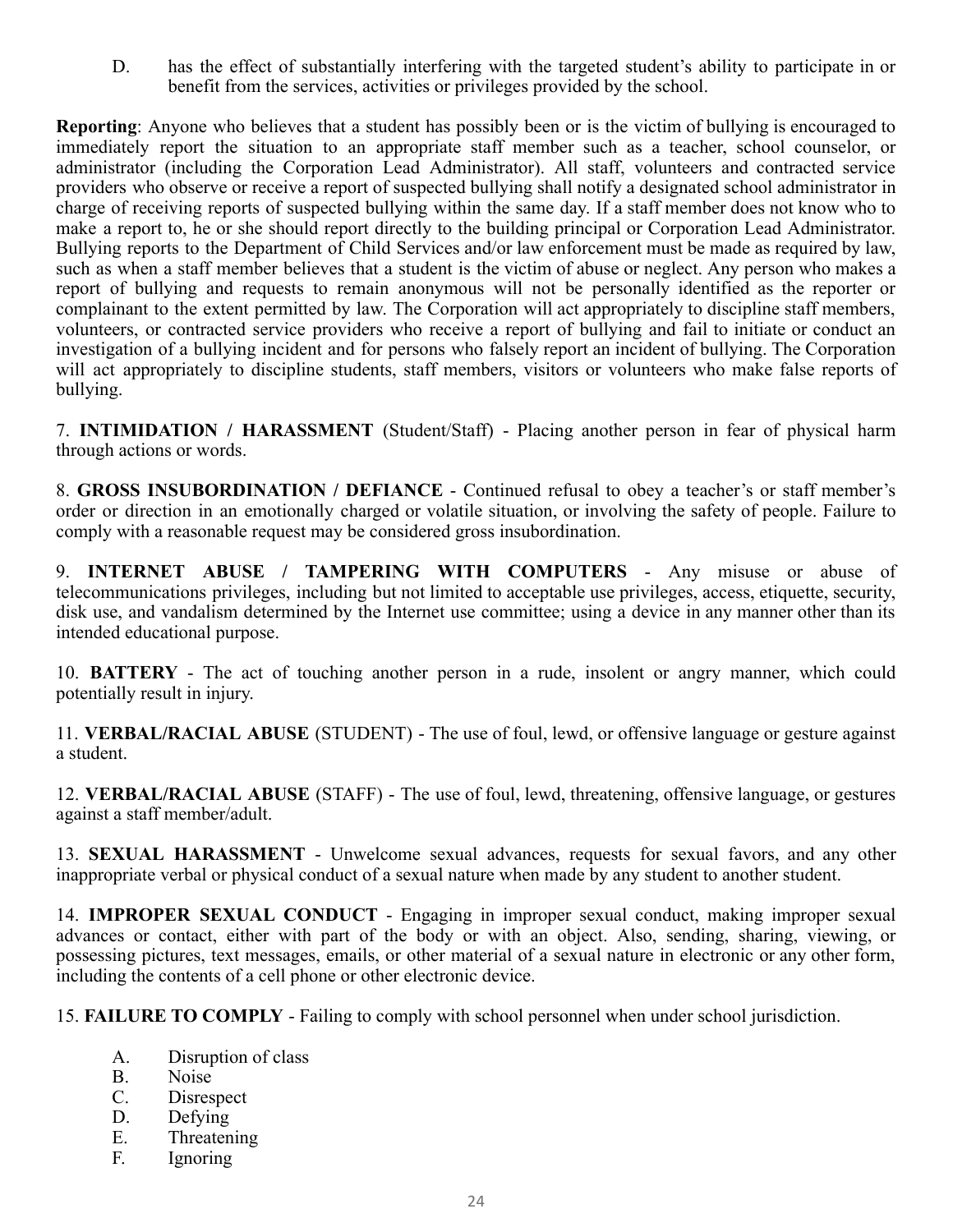- G. Disobeying school rules, classroom rules or oral directions<br>H. Failing to accept assigned punishment
- Failing to accept assigned punishment
- I. Refusing to identify self
- K. Forging
- L. Running/horseplay (Engaged behavior that interferes with student safety or learning)
- M. Lying
- N. Leaving school without permission of an administrator
- O. Driving to school without proper permit or permission from administration

16. **INDECENT EXPOSURE** - The intentional act of exposing private parts of the body in a lewd or indecent manner in a public place.

17. **PROFANITY / OFFENSIVE LANGUAGE** - Use of profanity, offensive language, or inflammatory actions that could create a disturbance:

- A. Swearing/ Cursing
- B. Using degrading racial, ethnic, religious or sexual words or phrases
- C. Obscene gestures, noises, gang signs/signals
- D. Wearing clothing that is profane, sexually suggestive, advertising or alluding to drugs or alcohol, or any attire that is inappropriate for the school setting.

18. **EXPLOSIVES** - Possessing, selling, transmitting or giving away any explosives, fireworks, or incendiary devices or objects, for example:

- A. Smoke bombs
- B. Firecrackers
- C. Stink Bombs
- D. Poppers
- E. Chemical explosives

Withholding information about such items is a violation of this code.

19. **TARDIES / FOGERY / Truancy** - Tardiness, cutting class, forgery, false reporting of attendance, truancy, or helping someone else to cut class, forge, or be truant.

20. **UNEXCUSED ABSENCE**: Cutting class: missing one or more periods

21. **FALSE REPORTING / EQUIPMENT TAMPERING** - Setting off a fire alarm, calling in a false alarm (fire or bomb), encouraging or helping another student set off or call in a false alarm (fire or bomb), or spreading rumors of a fire or bomb. Setting fires at school or any threat to the school, staff, or students.

22. **CHRONIC / HABITUAL OFFENDER** - Being a chronic or habitual offender. A review of a student's behavior and academic record will be made by the administration at the 10th violation of the discipline code (fewer if offenses are of a serious nature).

23. **UNLAWFUL RETURN** - Returning to school or a school function for any reason while serving an out of school suspension

24. **UNLAWFUL ENTRY** - Going into unauthorized areas in or on the school building, helping, or encouraging another student to go into unauthorized areas in the school building:

- A. Bookstore
- B. Departmental offices
- C. Teachers' restroom
- D. Into upper level of building through the ceiling or roof
- E. A class when or where the student is not assigned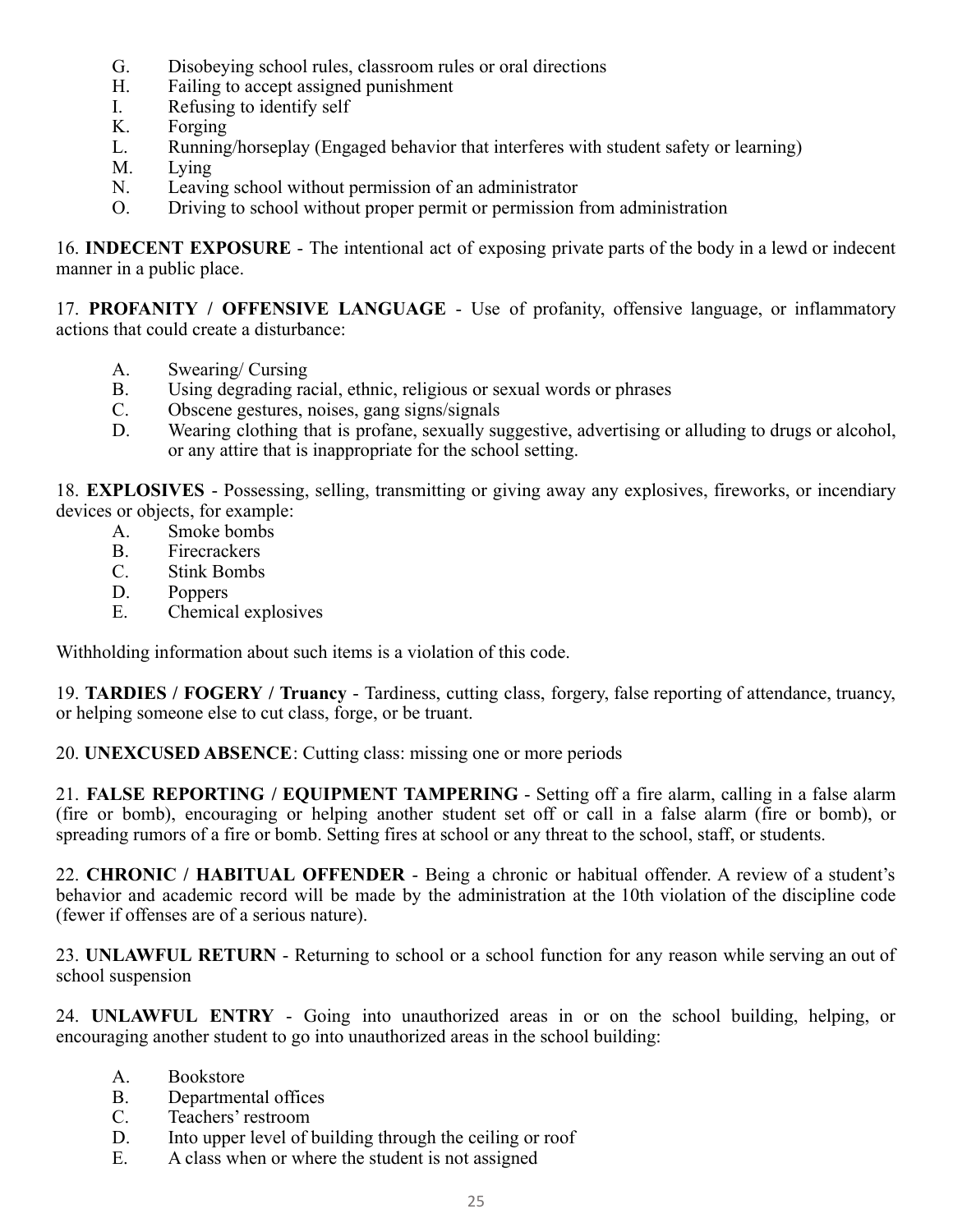- F. Cafeteria kitchen
- G. Custodians' work area
- H. The carpeted area during student's assigned lunch times
- 
- I. Any other area where not assigned<br>J. Leaving school building without pe Leaving school building without permission
- K. Loitering outside the school building

\*\*These restrictions also include leaving the lunchroom area during lunch period and going through the hallways without a pass, or using restrooms outside of the cafeteria area during lunch periods.

25. **TRESPASSING** - Going into or being in or on the school or grounds without proper supervision

26. **PROHIBITED USE OF KEYS** - In possession of, transmitting, stealing, selling, giving away, replicating keys

27. **GAMBLING** - Any form of gambling by students is strictly prohibited. Students are also prohibited from the unauthorized selling, buying trading of ANY items including to/from school.

28. **PROHIBITED USE OF ELECTRONICS** - Unauthorized possession and/or use on school grounds during school hours of an electronic communication device (ECD), handheld portable cell/cell camera phone, text-messaging device and music device.

- A. Use of these devices is prohibited except in the hall during passing period or in the cafeteria during a student's lunch block. Items are to be turned off during class time unless there is an instructional reason. (between passing periods).
- B. Students are prohibited from using ECDs to capture, record or transmit the words (i.e. audio) and/or images (i.e., pictures/video) of any student, staff member or other person in the school or while attending a school-related activity, without express prior notice and explicit consent for the capture, recording or transmission of such words or images. Using an ECD to take or transmit audio and/or pictures/video of an individual without his/her consent is considered an invasion of privacy and is not permitted, unless authorized by the building principal.
- C. The use of cellular telephones and other ECDs that contain built-in cameras is prohibited in locker rooms, classrooms, bathrooms and/or swimming pool.
- D. Recording, possessing, and/or transmitting any images of a violation of the school handbook policies is considered a violation of this code.
- E. Where reasonable suspicion exists, school officials may examine electronic devices for evidence of student conduct code violations.
- F. If a device is confiscated parent or guardian may be asked to pick up the device.
- G. While every effort is made to safeguard confiscated items, the school and school corporation are not responsible for damage or disappearance of any confiscated item. Students are expected to ensure that all non-school related electronic devices are not to be brought to school. School employees and/or school officials are not responsible for lost/stolen electronic devices.
- H. Violation of this policy may lead to confiscation of ECD for a period of 2-30 days. Refusal to comply with the confiscation of items in violation of this policy may lead to out of school suspension.

29. **UNAUTHORIZED TRANSPORT** - Driving, riding or transporting students to and/or from C-9 without permission.

30. **RECKLESS DRIVING** - Driving in an unsafe manner or breaking any laws having to do with driving.

31. **CHEATING** - Use of any unauthorized assistance, or giving unauthorized assistance to another student, in the completion class assignments/tests.

32. **PLAGIARISM** - Claiming to be the author of material that someone else actually wrote or the use of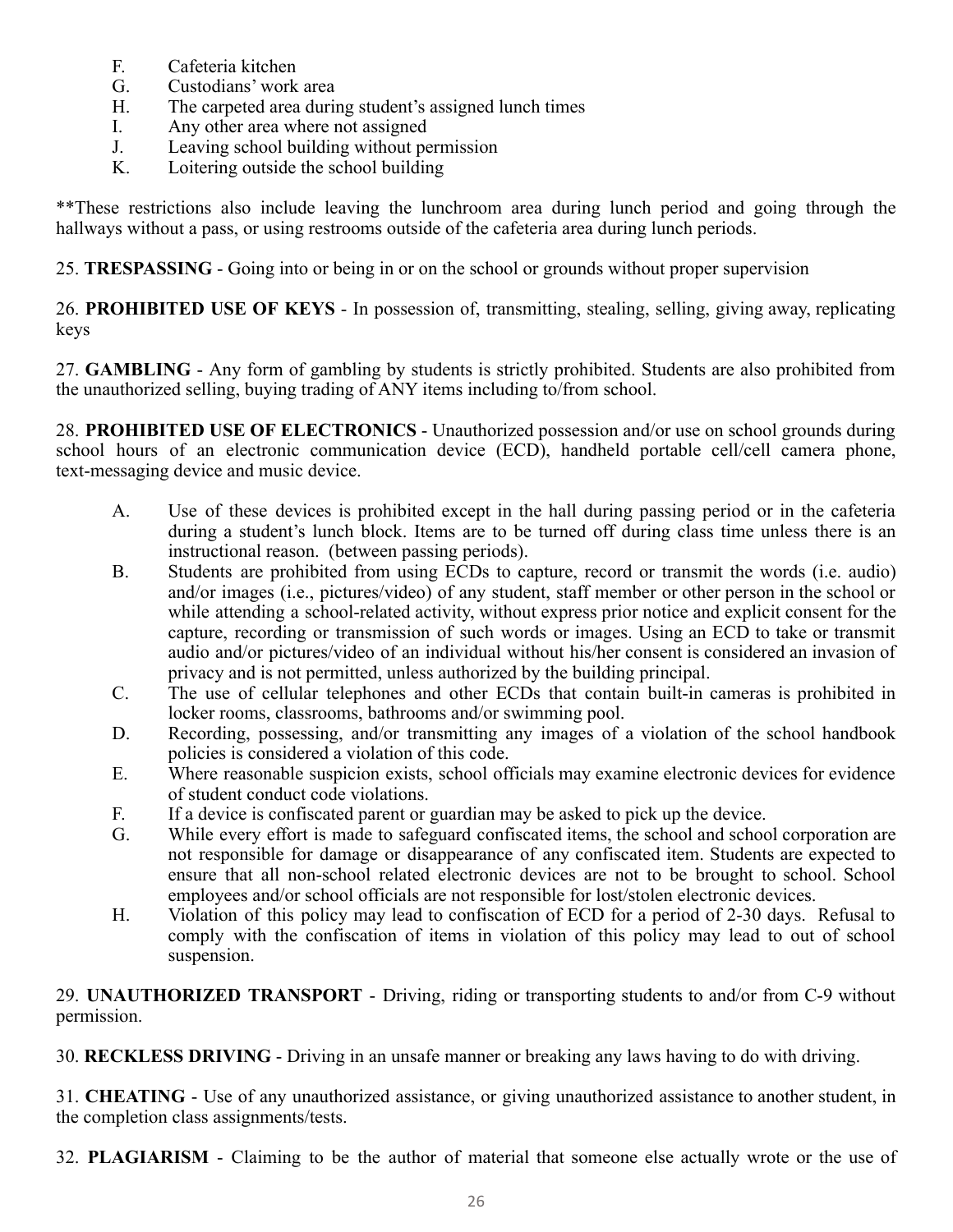another's production without crediting the source.

33. **SUBSTANTIAL DISRUPTION TO THE SCHOOL PROCESS** - A violation of any school rule which causes a substantial disturbance to the learning environment or safety of students, staff, or others.

# **IMPORTANT NOTICE TO STUDENTS AND PARENTS REGARDING CELL PHONE CONTENT AND DISPLAY**

- The Child Abuse/Neglect Law requires school personnel to report to law enforcement or child protective services whenever there is reason to believe that any person/student is involved with "child exploitation" or "child pornography" as defined by Indiana Criminal Statutes.
- $\bullet$  It is "child exploitation," a Level 5 felony under I.C. 35-42-4-4(b), for any person/student (1) to exhibit, photograph or create a digitized image of any incident that includes "sexual conduct" by a child under the age of 18; or (2) to disseminate, exhibit to another person, or offer to so disseminate or exhibit, matter that depicts or describes "sexual conduct" by a child under the age of 18.
- It is "child pornography," a Level 6 felony under I.C. 35-42-4-4(c), for any person/student to possess a photograph, motion picture, digitalized image, or any pictorial representation that depicts or describes "sexual conduct" by a child who the person knows is less than 16 years of age or who appears less than age 16.
- "Sexual conduct" is defined by I.C. 35-42-4-4(a) to include sexual intercourse, exhibition of the uncovered genitals intended to satisfy or arouse the sexual desires of any person, or any fondling or touching of a child by another person or of another person by a child intended to arouse or satisfy the sexual desires of the child or other person.
- The Indiana Sex Offender Registration Statute at I.C. 11-8-8-7 and the Sex Offender Registry Offense Statute at I.C. 35-42-4-11, as of May 2009, require persons convicted of or adjudicated as a juvenile delinquent for violating the Child Exploitation Statute at I.C. 35-42-4-4(b) to register as a sex offender.

Because student cell phones have been found in a number of Indiana school districts to have contained evidence of "sexual conduct" as defined above, it is important for parents and students to be aware of the legal consequences should this occur in our school system.

# **DRESS CODE STANDARDS**

Students are expected to maintain an appearance that is appropriate for school and conducive to the educational atmosphere. Whenever a school official considers a student's appearance to be inappropriate, immodest or distracting to the educational environment, a conference will be held and the student will be asked to make the necessary accommodations. The following are examples of clothing or items that are considered to be inappropriate:

- Clothing and/or any adornment displaying messages not appropriate for school. Examples would be messages containing profanity, sexual innuendo, depicting violence, and references to drugs, alcoholic beverages or tobacco products. Clothing revealing bare midriffs, shirts and tops must be able to be tucked in
- Clothing which reveals undergarments or the lack of undergarments
- No head coverings, except those worn for religious purposes, may be worn. Other requests must be submitted in writing to the principal. Hats are not to be carried or displayed. Examples of headwear would be sweatbands, scarves, bandanas and earmuffs.
- Heavy winter or long coats should be stored in a locker when appropriate.
- House slippers and gloves
- Sagging pants or shorts worn more than two inches below the hips
- Shorts, pants, skirts and dresses need to be of an appropriate length. The guide to use is the length of the fingers as the arm hangs down the side
- Strapless, spaghetti strap, or tank tops. Studded or spiked items, chains, or any item that might cause a concern for student safety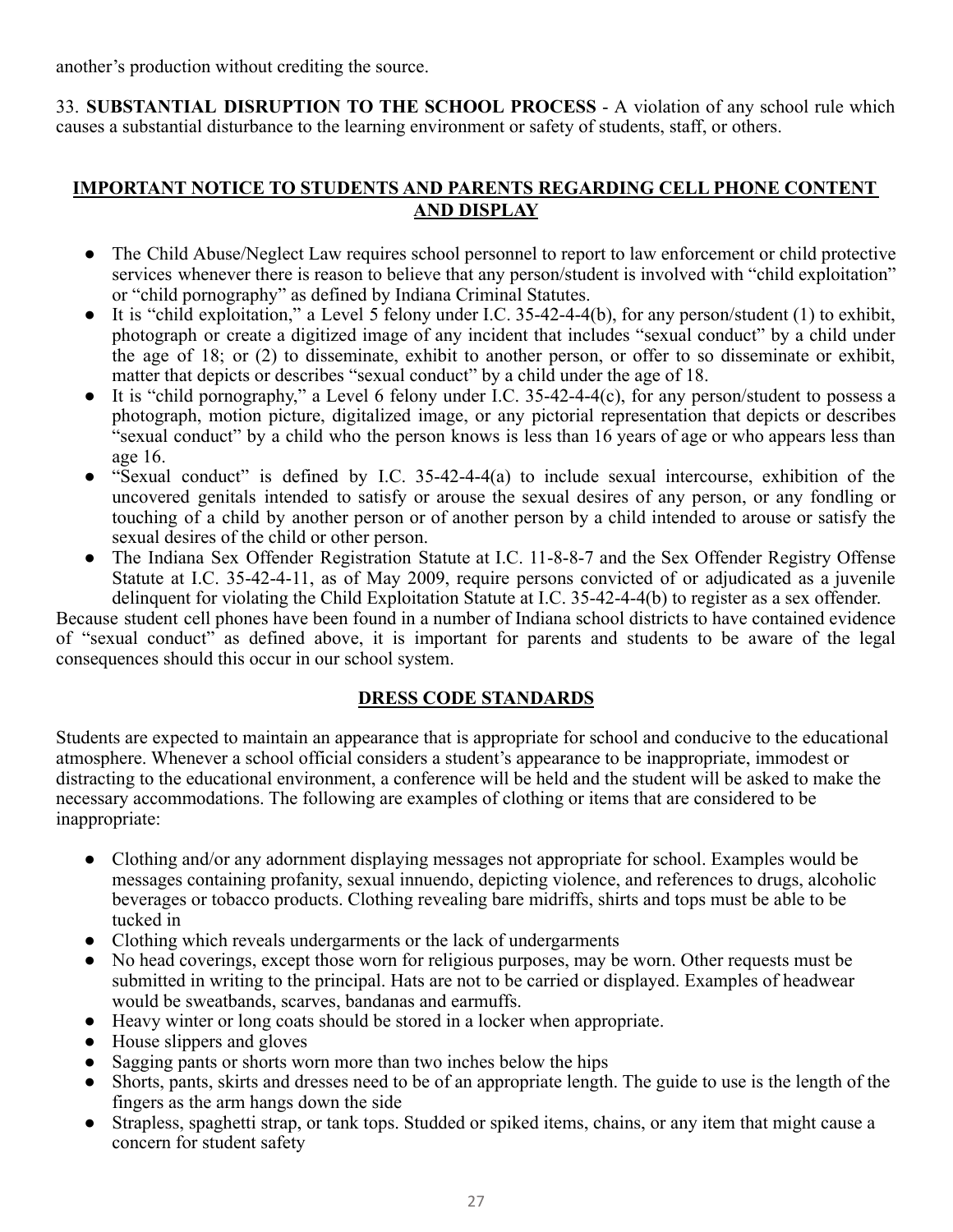\*Students who violate the dress code may face disciplinary action. The administration reserves the right to determine appropriate dress or attire.

# **VIOLATION OF THE DRESS CODE**

Upon seeing a student in violation of the dress code, teachers or staff members will submit a referral in Skyward for the student. When possible, the classroom teacher will send the student to the Dean's office the last few minutes of the class period. In extreme cases, it might be necessary to refer the student to the Dean's office immediately. First Offense – a disciplinary referral will be logged and parent contact will be made. Second Offense (and all thereafter) – a disciplinary referral will be logged and the offense will be considered a failure to comply with school rules (see rule #17) and the appropriate consequence will be assigned.

# **GANG RELATED ACTIVITY**

The School Board of the Franklin Township Community School Corporation prohibits gang activity and similar destructive or illegal group behavior on school property, on school buses, and/or at school-sponsored functions and prohibits reprisal or retaliation against individuals who report gang activity and similar destructive or illegal group behavior or who are victims, witnesses, bystanders, or other people with reliable information about an act of gang activity and similar destructive or illegal group behavior.

The following definitions apply to this policy:

Criminal Gang means a group with at least three (3) members that specifically:

- (1) either promotes, sponsors, assists in, participates in; or requires as a condition of membership or continued me
- requires as a condition of membership or continued membership; the commission of a felony or an act that would be a felony if committed by an adult or the offense of battery.

Gang Activity means a student who knowingly or intentionally actively participates in a criminal gang, or a student who knowingly or intentionally solicits, recruits, entices, or intimidates another individual to join a criminal gang.

Anyone who believes that a student is possibly involved in a gang or is a victim of gang related soliciting or activity is to immediately report the activity to a school administrator, teacher or school safety officer.

# **DISCIPLINARY ACTIONS**

Disciplinary action taken by officials at Franklin Central High School will be in accordance with guidelines set forth in IC 20-33-8. Such action may occur in the following forms:

- **AFTER SCHOOL DETENTION (ASD)** mandatory study hall held on Wednesdays after school. Students must bring study materials. Failure to serve a detention without prior permission will result in a Friday School or In School Intervention Out of School Suspension. Detentions will not be rescheduled without permission of the dean's office, and such rescheduling will only be considered upon parent request prior to the originally scheduled detention. Failure to cooperate while in detention will result in Out of School Suspension. A no phone day may be offered as an alternative to detention.
- **FRIDAY NIGHT SCHOOL (FNS)** mandatory attendance for three hours on Friday afternoon. Failure to serve Friday School without prior permission will result in an In School Suspension. Students must bring study materials. Students will not be allowed to attend Friday School without sufficient study material. Students will not be allowed to go to their lockers after they arrive at the school site. Failure to cooperate in Friday School will result in one day of In Suspension. Students are responsible for transportation.
- **IN-SCHOOL INTERVENTION CENTER (ISI)/REDIRECTION CENTER** denial of permission to attend regular classes. Students will be placed in the In-School Intervention room for a period of time, depending upon the severity of the offense. This time will be considered excused from class. During In-School Intervention, students will be required to complete assignments and a self-evaluation of behavior problems. Failure to cooperate in In-School Intervention will result in Out of School suspension.

Students are not allowed to attend or participate in any after school activities on the days they are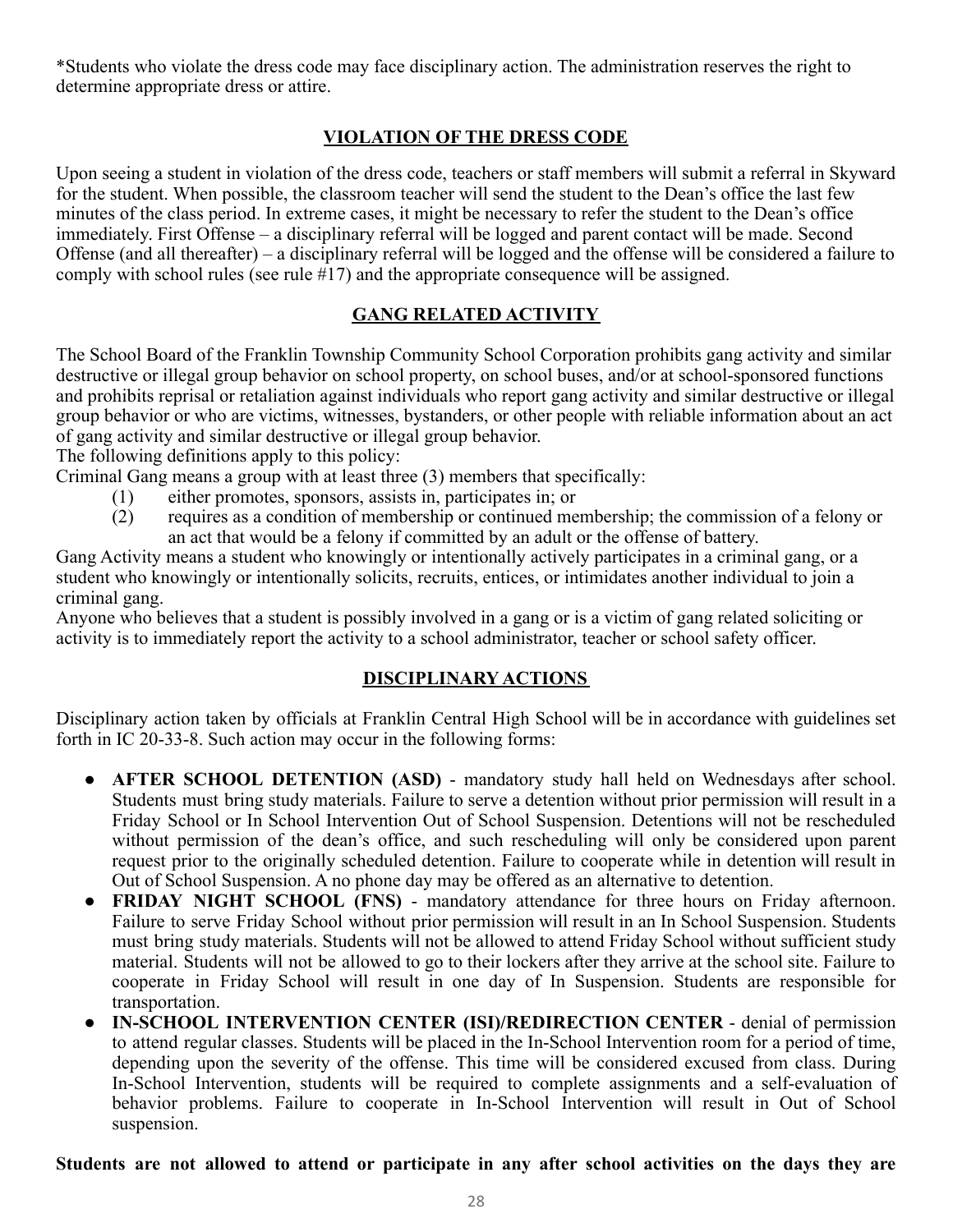#### **assigned to ISI or OSS.**

# **On a second a suspension (OSS), FCHS will submit a loss of driving privileges through the BMV.**

- **OUT-OF-SCHOOL SUSPENSION** denial of permission to attend classes for a designated period of time. The period of suspension may range from one class period to ten days, depending upon the severity of the offense. Suspensions will be served out of school. Parent/guardian may request assignments assigned while a student is suspended out of school. To receive credit for the work, the student must complete and turn in all work at the beginning of class on the day the student returns to school. Quizzes and tests will be administered upon return to school. Students on suspension are prohibited from returning to school campus or any school activity prior to their official return to school. Violators are subject to a charge of trespass or further disciplinary action, per IC 35-43-2-2 Criminal Trespass, Sec. 2 (a) A person who: (1) not having a contractual interest in the property, knowingly or intentionally enters the real property of another person after having been denied entry by the other person or that person's agent. VIOLATION OF THIS DIRECTIVE AND STATUTE not to return to Franklin Township Schools properties and/or activities MAY RESULT IN ARREST.\*
- **EXPULSION\*** Expulsion means any disciplinary action whereby a student is expelled from school attendance for violation of a school policy or regulation for a period in excess of ten days or is separated from school attendance for the balance of the current semester or current year unless a student is permitted to complete required examinations in order to receive credit for courses taken in the current semester or current year Expulsion - denial of permission to attend classes for a period of time greater than ten days. The procedures outlined in the Indiana Student Conduct Code will be followed.
- **ALTERNATIVES** will be sought by the administration in cases where the above actions are deemed inappropriate. Additional disciplinary actions authorized under IC 20-33-8-25 include:
	- Assignment of up to 120 hours of Community Service.
	- Counseling with a student or group of students.
	- Conferences with a parent or group of parents.
	- Assignment of additional work.
	- Rearrangement of class schedules.
	- Restricting extracurricular activities.
	- Removal of a student from school sponsored transportation.
	- Assignment to a special course of study, alternative education program or alternative school
- **DRUG DIVERSION PROGRAM** Franklin Township Community School Corporation may provide an option for service to designated students who violate school rules involving drug or alcohol abuse. Referrals will be limited to first-time offenders and non-providers.
- **REVIEW OF STUDENT'S BEHAVIOR AND ACADEMIC RECORD** A review of a student's behavior and academic record will be made by the administration at the 10th violation of the student conduct code (fewer if offenses are of a serious nature). At that time, a recommendation for expulsion from school may be made.
- **LAW ENFORCEMENT INTERVENTION** Students may be arrested and/or ticketed if local, state and/or federal laws are violated.
- **SOCIAL PROBATION** Any student who has been involved in an infraction of school rules, or has been found to be in academic non-compliance, may be placed on Social Probation by the principal, or his/her designee, in addition to, or in lieu of, other disciplinary

action. Social Probation will be for a definite time period during which critical examination and evaluation of the student's progress should take place. During the probation period, the student may be denied the privilege of participating in or attendance at all extracurricular activities (including field trips). If the student is further involved in an infraction of school rules during the probationary period, he/she will be subject to whatever disciplinary action is set forth in the probationary agreement. The parent/guardian will be notified that the student is being placed on Social Probation, including the length of the period, the terms of the probation, and the possible consequences of suspension/ expulsion if the student is found in further violation of school rules during probation (I.C. 20-33-8-27).

# **AUTHORITY TO REMOVE STUDENTS FROM SCHOOL ACTIVITIES**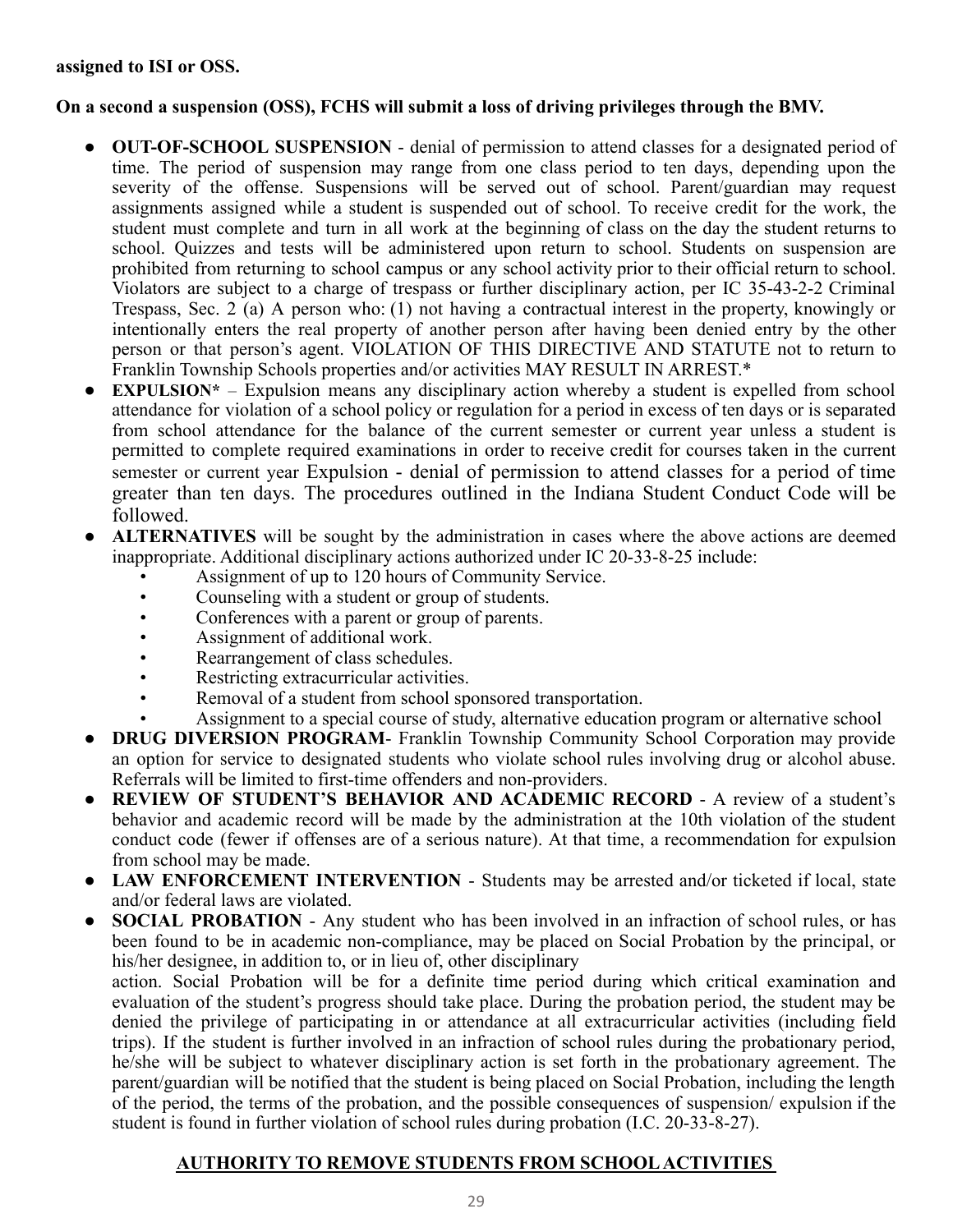The Board of School Trustees authorizes administrators and staff members to take the following actions:

- 1. Removal from Class or Activity Teacher: A teacher may remove a student from that teacher's class for a period of up to one (1) school day if the student is assigned regular or additional work to be completed in another school setting.
- 2. Suspension from School Principal: A school principal (or designee) may deny a student the right to attend school or take part in any school function for a period of up to (10) school days.
- 3. Expulsion: In accordance with the due process procedures defined in this policy, a student may be expelled from school for a period no longer than the remainder of the current semester plus the following semester, with the exception of a violation of IC 20-33-8-16.

# **INDIANA CODE GRANTING SCHOOLS THE AUTHORITY TO SUSPEND AND EXPEL STUDENTS**

IC 20-33-8-8 Duty and powers of School Corporation to supervise and discipline students:

Student supervision and the desirable behavior of students in carrying out school purposes is the responsibility of:

- 1. a school corporation; and
- 2. the students of a school corporation.

In all matters relating to the discipline and conduct of students, School Corporation personnel:

- 1. stand in the relation of parents to the students of the school corporation;
- 2. have the right to take any disciplinary action necessary to promote student conduct that conforms with an orderly and effective educational system, subject to this chapter; and
- 3. have qualified immunity with respect to a disciplinary action taken to promote student conduct under subdivision (2) if the action is taken in good faith and is reasonable.

# Students must:

- 1. follow reasonable directions of school personnel in all educational settings; and
- 2. refrain from disruptive behavior that interferes in any way with the educational environment.
- IC 20-33-8-14 Grounds for suspension or expulsion:
	- 1. Student Misconduct
	- 2. Substantial Disobedience

The grounds for suspension and expulsion apply when a student is:

- 1. On school grounds immediately before or during school hours, or immediately after school hours, or at any other time when the school is being used by a school group.
- 2. Off school grounds at a school activity, function, or event.
- 3. Traveling to or from school or a school activity, function or event.

# IC 20-33-8-15 Unlawful activity:

In addition to the grounds specified in Section 14 (above), a student may be suspended or expelled for engaging in unlawful activity on or off school grounds if:

- 1. The unlawful activity may reasonably be considered to be an interference with school purposes or an educational function.
- 2. The student's removal is necessary to restore order or protect persons on school property; including an unlawful activity on weekends, holidays, other school breaks and the summer period when a student may not be attending classes or other school functions.

IC 20-33-8-16 Possession of firearms, deadly weapons or destructive devices: A student who is:

- 1. Identified as bringing a firearm or destructive device to school or on school property; or
- 2. In possession of a firearm or destructive device on school property, must be expelled for a period of at least one (1) year, with the return of the student to be at the beginning of the first semester after the end of the one (1) year period.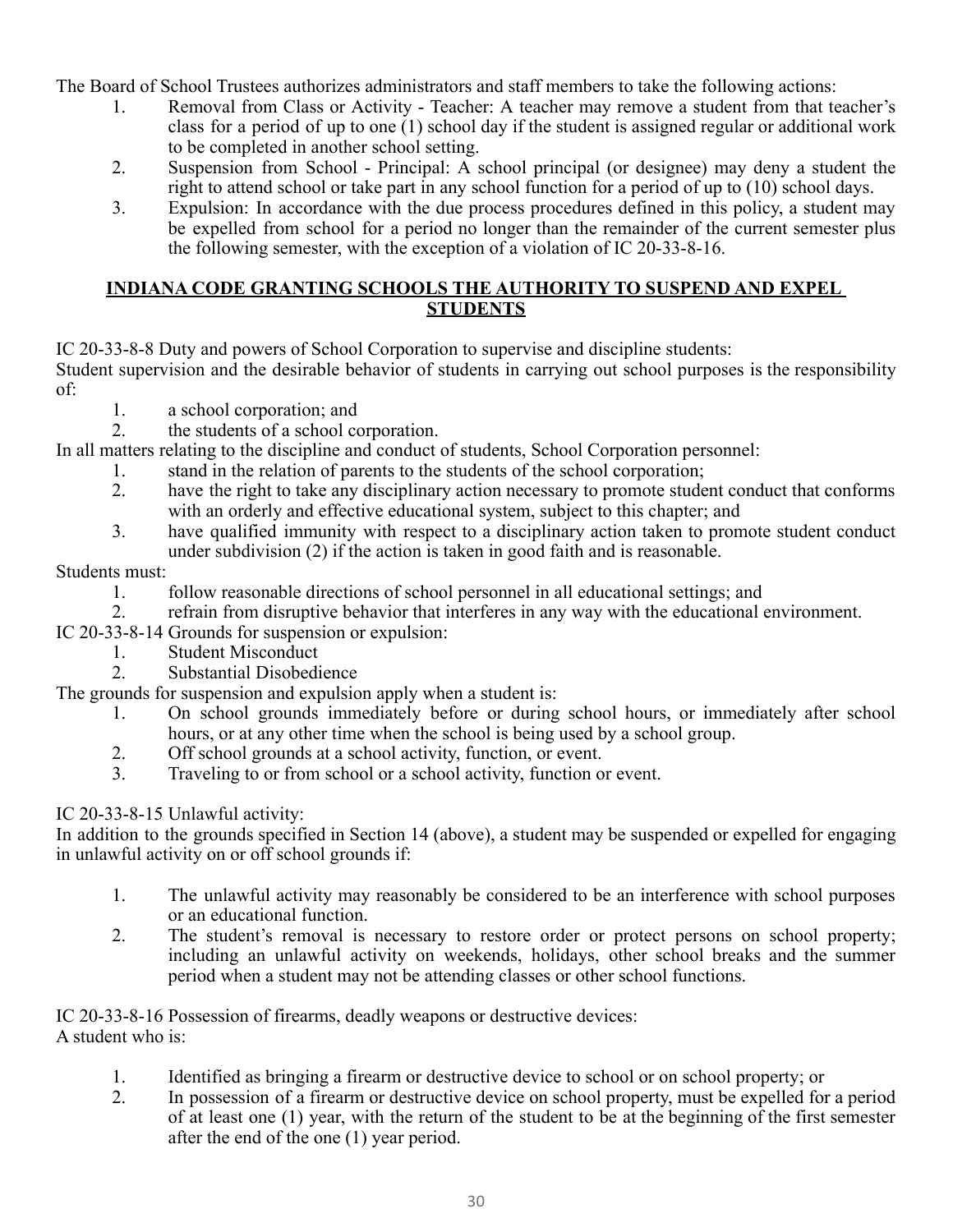IC 20-33-8-17 Student's legal settlement not in attendance area:

A student may be expelled from school if the student's legal settlement is not in the attendance area of the school corporation where the student is enrolled.

# **SUSPENSION PROCEDURES (IC 20-33-8-18)**

When a principal (or designee) determines that a student should be suspended, the following procedures will be followed:

- 1. A meeting will be held prior to the suspension of any student. At this meeting, the student will be entitled to the following:
	- a. The student will receive a written or oral statement of the charges,
	- b. If the student denies the charges, a summary of the evidence against the student will be presented; and
	- c. The student will be provided an opportunity to explain his or her conduct.
- 2. The meeting shall precede suspension of the student except where the nature of the misconduct requires immediate removal. In such situations, the meeting will follow the suspension as soon as reasonably possible following the suspension.
- 3. Following the suspension, the parents or guardians of suspended students will be notified by mail, in writing. The notification will include the dates of the suspension; describe the student's misconduct, and the action taken by the principal.

# **EXPULSION PROCEDURES (IC 20-33-8-19)**

When a principal (or designee) recommends to the superintendent (or designee) that a student be expelled from school, the following procedures will be followed:

- 1. The superintendent (or designee) may conduct an expulsion meeting, or may appoint one of the following persons to conduct the expulsion meeting:
	- a. Legal counsel
	- b. A member of the administrative staff who did not expel the student and was not involved in the events giving rise to the expulsion.
- 2. An expulsion will not take place until the student and the student's parents are given notice of their right to appear at an expulsion meeting conducted by the superintendent or the person designated above. Failure by a student or a student's parents to appear at this meeting will be deemed a waiver of rights administratively to contest the expulsion.
- 3. The request to appear at the expulsion meeting will be in writing, delivered by certified mail or by personal delivery, and contain the reasons for the expulsion and the date, time, place, and purpose of the meeting.
- 4. At the expulsion meeting, the principal (or designee) will present evidence to support the charges against the student. The student or parent will have the opportunity to answer the charges against the student, and to present evidence to support the student's position.
- 5. If an expulsion meeting is held, the person conducting the expulsion meeting will make a written summary of the evidence heard at the meeting, take action found to be appropriate, and give notice of the action taken to the student and the student's parent.

# **SEARCH AND SEIZURE**

Franklin Central High School recognizes that students maintain their rights of privacy while attending school and that those rights include the right to be free from unreasonable searches by school personnel. These rights will not be disturbed unless it is necessary to do so to enforce the law or school rules. In all circumstances, students shall be treated with dignity and respect. In order to clarify the rights of the students and the responsibilities of the school, Franklin Central High School adopts the following policy:

1. **General.** Certified school personnel may search a student's person, locker, or vehicle if there are reasonable grounds for that search. As used in this policy, reasonable grounds for the search exist if the circumstances would cause a reasonable person to suspect that the search may turn up evidence that the student has violated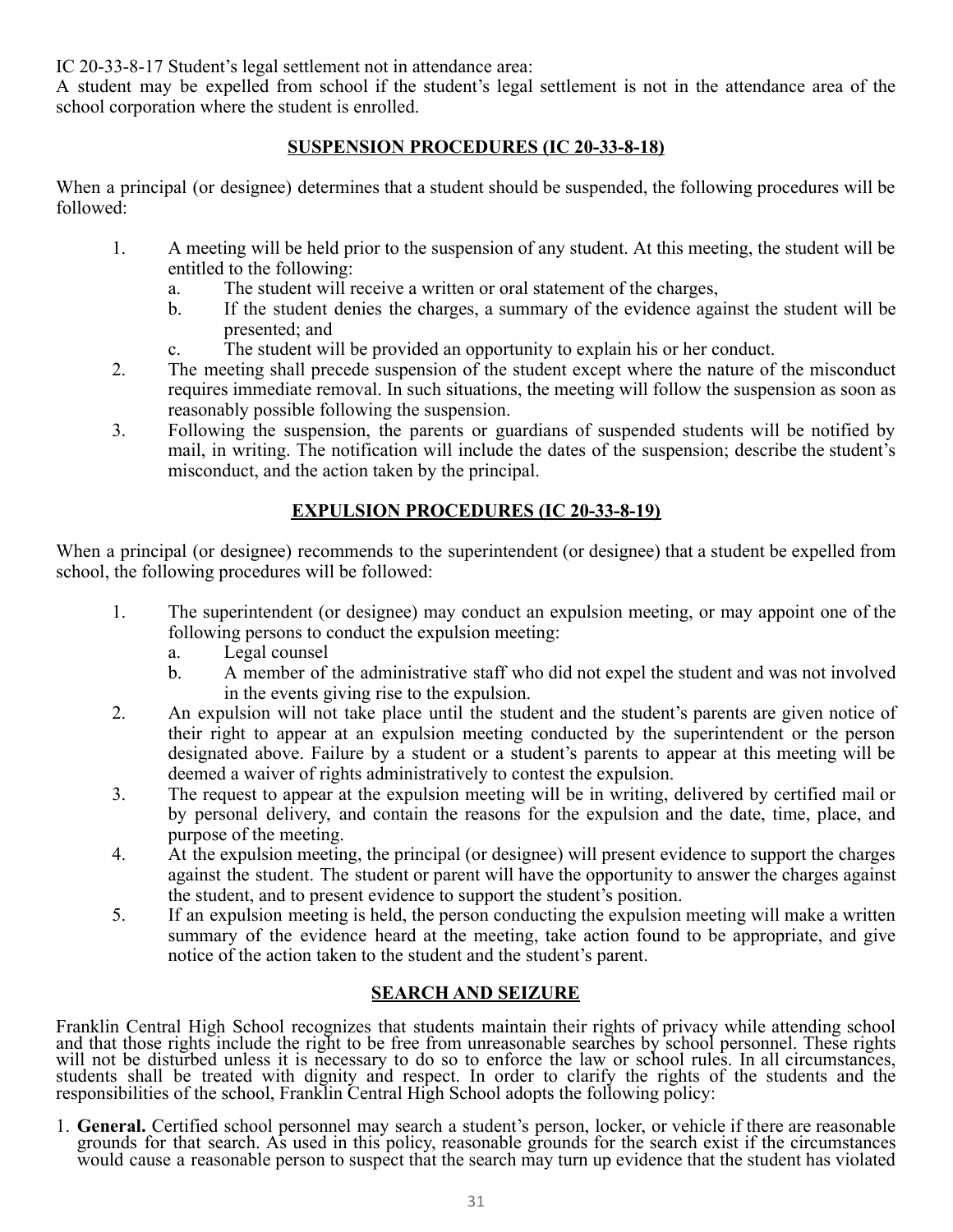or is violating the law or the rules of the school. Periodic unannounced searches, incorporating metal detection devices, and/or narcotic detection dogs, will be conducted to help ensure the safety and well-being of all students and adults on the Franklin Central High School campus.

- 2. **Search of Student's Person.** A search of a student's person may occur if reasonable grounds exist for the search. Generally, searches of a student's person shall be limited to searching the pockets of the student; searching any objects in the student's possession such as a purse or backpack; and a "pat down" of the student's clothing.
- 3. **Search of Student Lockers.** Under IC 20-33-8-22, a student who uses a locker that is the property of a school corporation is presumed to have no expectation of privacy in that locker or its contents. An administrator (designee) may search a student's locker and the locker's contents at any time. If requested, law enforcement officers may assist a school administrator in searching a student's locker and its contents.
- 4. **Search of Motor Vehicles.** A student will be denied the privilege of bringing a motor vehicle onto school premises unless the student, the owner of the vehicle, and the parent of the student consent to a search of that vehicle when there is reasonable grounds for that search. Franklin Township Community School Corporation reserves the right to enter any vehicle when, in our judgment, that vehicle may contain anything which might be dangerous to the welfare of any student or staff member

# **OTHER SCHOOL POLICIES AND PROCEDURES**

# **CENTRAL NINE STUDENTS**

Franklin Central. Students arriving late to school, missing the Central Nine bus, will be placed in the media center through period 4. This will result in an unexcused absence periods 1-4 at Central Nine.

If a student is removed from Central Nine Career Center for any reason, the student will also be removed from all classes at Franklin Central. Suspensions initiated by either school will be in effect for both schools. (this includes expulsion from school).Students who choose to withdraw from Central Nine will also be withdrawn from classes at Franklin Central.

#### **ANNOUNCEMENTS**

Announcements is our way of communicating necessary information from the administration, faculty and student

organizations to both teachers and students. Announcements will be provided daily via FCTV.

- 1. Content needs to be submitted 24 hours in advance to a school administrator or the media center director.
- 2. Only notices of interest to a large number of students will be made over the public address system.
- 3. School information will also be provided on the televisions throughout the building
- 4. Up to date pressing information can be found on the school and district social media account

#### **DANCE GUESTS**

A student requesting to bring a guest or friend who is not a Franklin Central High School student must complete the "School Dance Guest Request Form" and return it to the main office before the end of school on the day prior to the event. This form requires the signature of the principal or administrator of the guest's school and approval of FCHS administration. The minimum grade level for all guests is ninth grade and the maximum age is twenty.

Franklin Central High School Prom is open for attendance by currently enrolled Franklin Central Students and their guests. All guests attending prom who are not Franklin Central students must be under the age of twenty-one and be able to provide verification they are a student in good standing at another high school, a college or university or a member of the Armed Services.

#### **DRIVING AND PARKING REGULATIONS**

#### **Driving to school is a privilege reserved only for juniors and seniors who meet the required qualifications**

- 1. All vehicles parked on the school grounds must be registered with the school and must display the current permit on the rear view mirror, number facing towards the front of the vehicle.
- 2. Students must have earned at least a "C" (2.0) average during the last grading period and have not had any disciplinary issues.
- 3. Parking is strictly limited to the student parking areas.<br>4. All students must be licensed and covered by insurance
- All students must be licensed and covered by insurance. The school is not responsible for the automobile or its contents.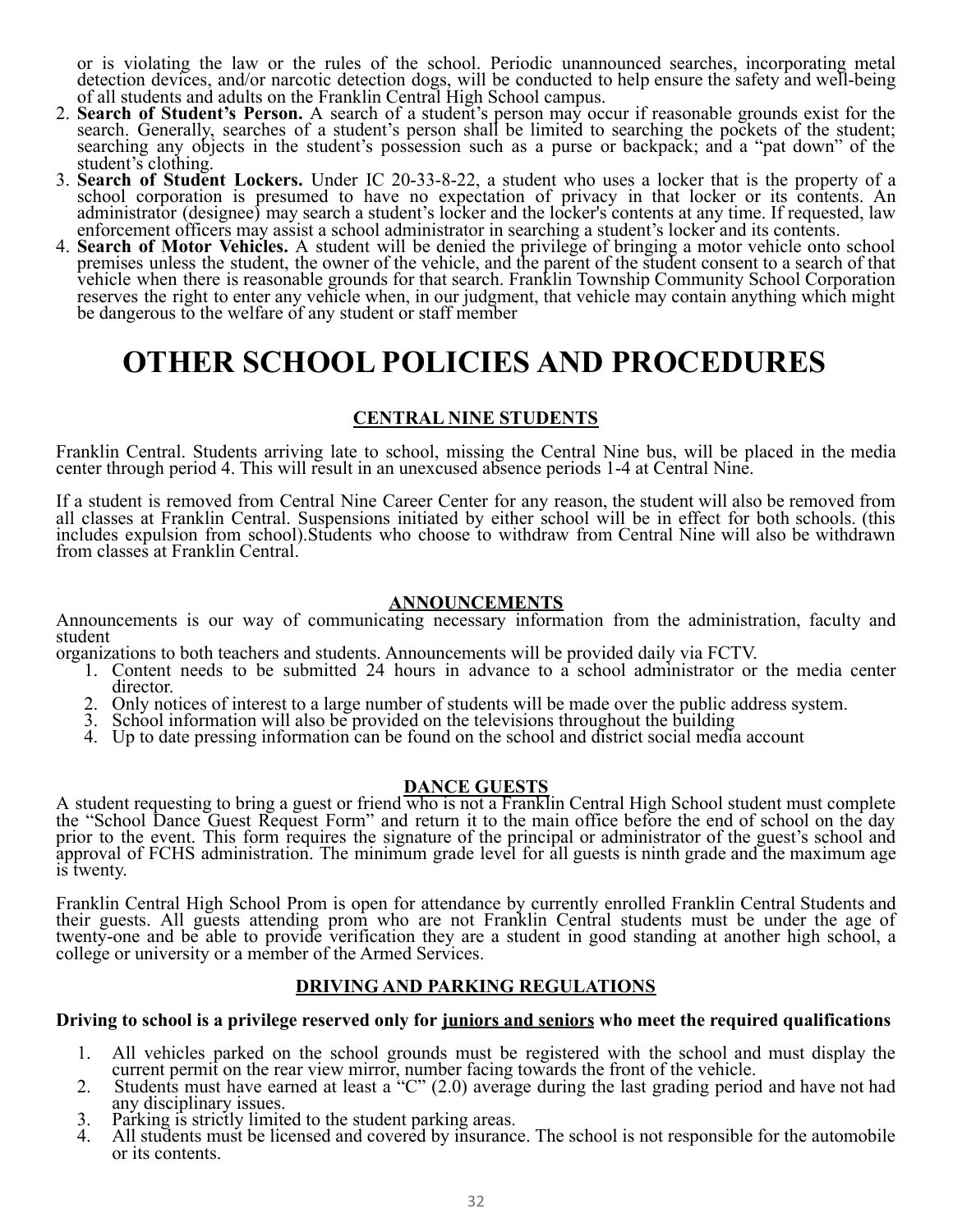- 5. There is to be no loitering or unauthorized visitation to the parking lot.<br>6. There will be no speeding over 15 miles per hour, or any form of rec
- There will be no speeding over 15 miles per hour, or any form of reckless driving on or around school properties.
- 7. Vehicles are subject to search if there are reasonable grounds to believe that drugs, alcohol, stolen property or other contraband might be present in the vehicle.
- 8. Parking regulations are strictly enforced. It is considered a privilege to park on school grounds. Suspension from school may occur when violations of these regulations occur.
- 9. All driving regulations and laws set by the State of Indiana apply to driving on school grounds unless otherwise noted.
- 10. At the conclusion of the school day, students are to leave the parking lot by the exits onto Franklin Road.
- 11. SEAT BELTS MUST BE WORN IN VEHICLES AT ALL TIMES.
- 12. Upon a student's 4th tardy to first period, driving privileges may be revoked for the remainder of the semester. If the 4th tardy occurs within the last two weeks of a semester, driving privileges will be revoked for the following semester.
- 13. Bicycles and scooters are not approved as transportation to school.
- 14. Students who leave the school building without permission from an administrator will forfeit their parking permit for the remainder of the year, in addition to other school discipline procedures.
- 15. Student driving privileges may be revoked for disciplinary issues, poor attendance, excessive tardiness, or academic performance. **Parking tags are non-transferable and will be revoked if students share these tags.**

Students who fail to comply with driving and parking regulations may have their cars towed at their own expense and be denied the privilege of driving to school, in addition to other disciplinary actions.

#### **FREEDOM OF EXPRESSION**

Every member of the school community, including students, parents, and school staff, has the responsibility to promote regular attendance at school, orderly conduct and behavior, freedom from fear of insult or injury, and maximum opportunities for learning on the part of each student. Freedom of expression may not be used to present material or actions, which tend to be obscene, profane, suggestive, degrading, slanderous, or to defame character, or to advocate violation of federal state, and local laws, or official school policies, rules, and regulations. Students may present complaints to the administration in an orderly fashion.

#### **HOMEWORK POLICY**

Research has shown that student achievement rises significantly when teachers regularly assign homework and students conscientiously do it. Parents of Franklin Central High School students may expect students to have homework assigned daily. We believe that students' completion of daily homework must be of highest priority with both parents and students. Students must assume primary responsibility (checking Canvas) for completion and/or make-up of homework assignments.

#### **LOST AND FOUND**

All articles, such as watches, billfolds, purses, glasses and clothing apparel should be taken to the main office or bookstore and students may inquire about them there. To protect personal items, students are encouraged to leave them (e.g., IPods, Cellphones, Headphones, Ear pods, etc.) at home if possible. Students are responsible for taking appropriate measures to ensure all items are secured during the day. FCHS is not responsible for lost or stolen items

#### **LOCKERS**

All lockers are the property of Franklin Township Community School Corporation and are for the purpose of storing supplies and personal items necessary for use in school. Lockers will not be used to store items, which cause, or can reasonably be foreseen to cause, an interference with school purposes or an educational function (For information on expectation of privacy/ Policy on Search and Seizure see pg. 34, #3). For the safety and security of all concerned, students should not share lockers, or tell combinations to other students. The school cannot be responsible for property stolen from lockers. Each student is responsible for any damages to his or her locker.

#### **INDIVIDUAL PROHIBITED FROM OBTAINING A LICENSE OR PERMIT**

Indiana Code (IC 9-24-2-1) states: "The bureau shall suspend the driving privileges or invalidate the learner's permit of an individual less than eighteen (18) years of age who meets any of the following conditions: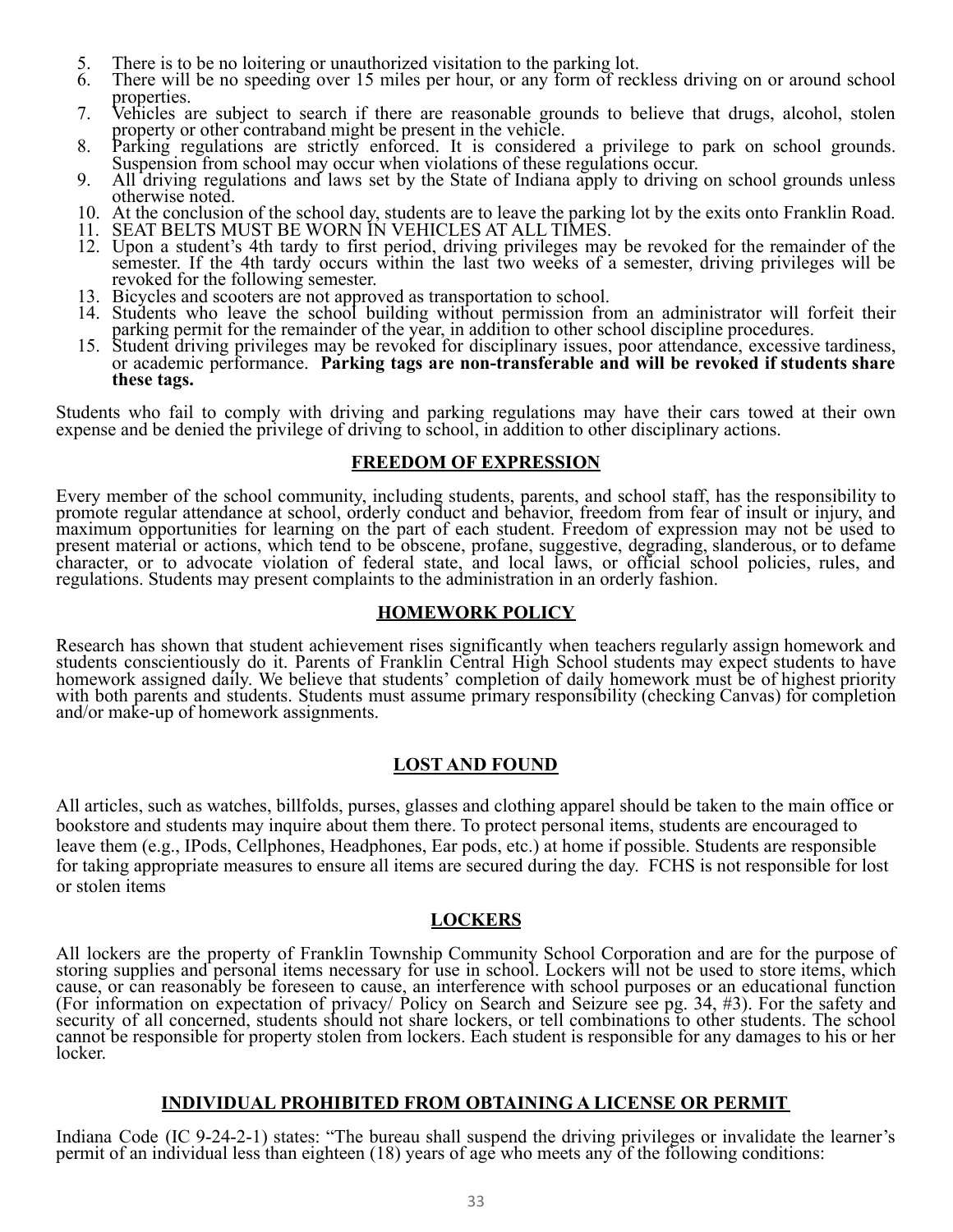- 
- 1. Is a habitual truant.<br>
2. Is under least a second<br>
3. Is under an expulsion Is under least a second suspension from school for the school year.
- Is under an expulsion from school.
- Is considered a "dropout."

#### **INVALIDATION OF LICENSE OR PERMIT**

Indiana Code (IC 9-24-2-4) states: "If a person is at least fifteen (15) years of age and less than eighteen (18) years of age and is a habitual truant, is under a suspension or an expulsion, or has withdrawn from school, the bureau shall, upon notification by the person's principal, suspend the person's driving privileges until the earliest of the following:<br>1. The perso

- 1. The person becomes eighteen (18) years of age.
- 2. One hundred twenty (120) days after the person is suspended,
- 3. The suspension, expulsion or exclusion is reversed after the person has had a hearing under IC 20-33-8.

For purposes of the invalidation of a license or permit, the principal shall notify the Indiana Bureau of Motor Vehicles in the following circumstances, with each notice indicating the last day of the semester in which the student returns to school:

- a. The student receives a second suspension from school in any one school year; or,
- The student is expelled from school for any reason.
- c. The student is a habitual truant.<br>d. The student is considered a drot
- The student is considered a dropout under IC 20-33-2-28.5.

Should any such second suspension or expulsion be reversed after the student has utilized the procedures under Indiana Student Due Process Code (IC 20-33-8), the principal shall notify the Indiana BMV in writing.

# **INTERSCHOLASTIC ATHLETICS PROGRAM**

The athletic program at Franklin Central High School is organized with definite objectives for the participant, the school and the community. The program provides for many varied interests for girls and boys. The sports activities for girls may include basketball, cross-country, golf, gymnastics, soccer, softball, swimming, tennis, track, and volleyball. The program for boys may include baseball, basketball, cross-country, football, golf, soccer, swimming, tennis, track, and wrestling.

All students are subject to the rules and regulations set forth by the Indiana High School Athletic Association (IHSAA).

**Scholarship**: To be eligible scholastically, students must have received passing grades at the end of their last grading period in school in at least five full credit subjects or the equivalent and must be currently passing in at least five full credit subjects or the equivalent. SEMESTER GRADES TAKE PRECEDENCE.

**Enrollment**: In order to be eligible for athletic competition during any semester, a student must have entered some high school within the first fifteen (15) school days of the semester in which the contest occurs.

**Age**: Students whose twentieth (20th) birthday occurs before the state championship of a particular sport are ineligible for inter school athletic competition in that sport.

**Conduct**: Contestants' conduct, in and out of school, shall be such as (1) not to reflect discredit upon their school or the IHSAA, or (2) not to create a disruptive influence on the discipline, good order, moral or educational environment in the school.

Special Note: It is recognized that principals, by the administrative authority vested in them by their school corporation, may exclude such contestants from representing their school.

A physician's and parent's certificate must be on file in the school office for the current school year before the athlete may participate in an organized practice.

#### **NONDISCRIMINATION STATEMENT**

Franklin Township Community School Corporation does not discriminate or tolerate harassment on the basis of a protected class including but not limited to race, color, national origin, sex, gender [including sexual orientation and transgender identity], age, religion, genetic information [collectively, "Protected Classes"] or disability in the programs or activities which it operates or the employment therein or admission thereto. This commitment applies to all School Corporation operations, programs, and activities. All students, administrators, teachers, staff, and all other school personnel share responsibility for avoiding, discouraging, and reporting any form of unlawful harassment. This policy applies to unlawful conduct occurring on school grounds immediately before, during, or immediately after school hours; in any school program or activity taking place in school